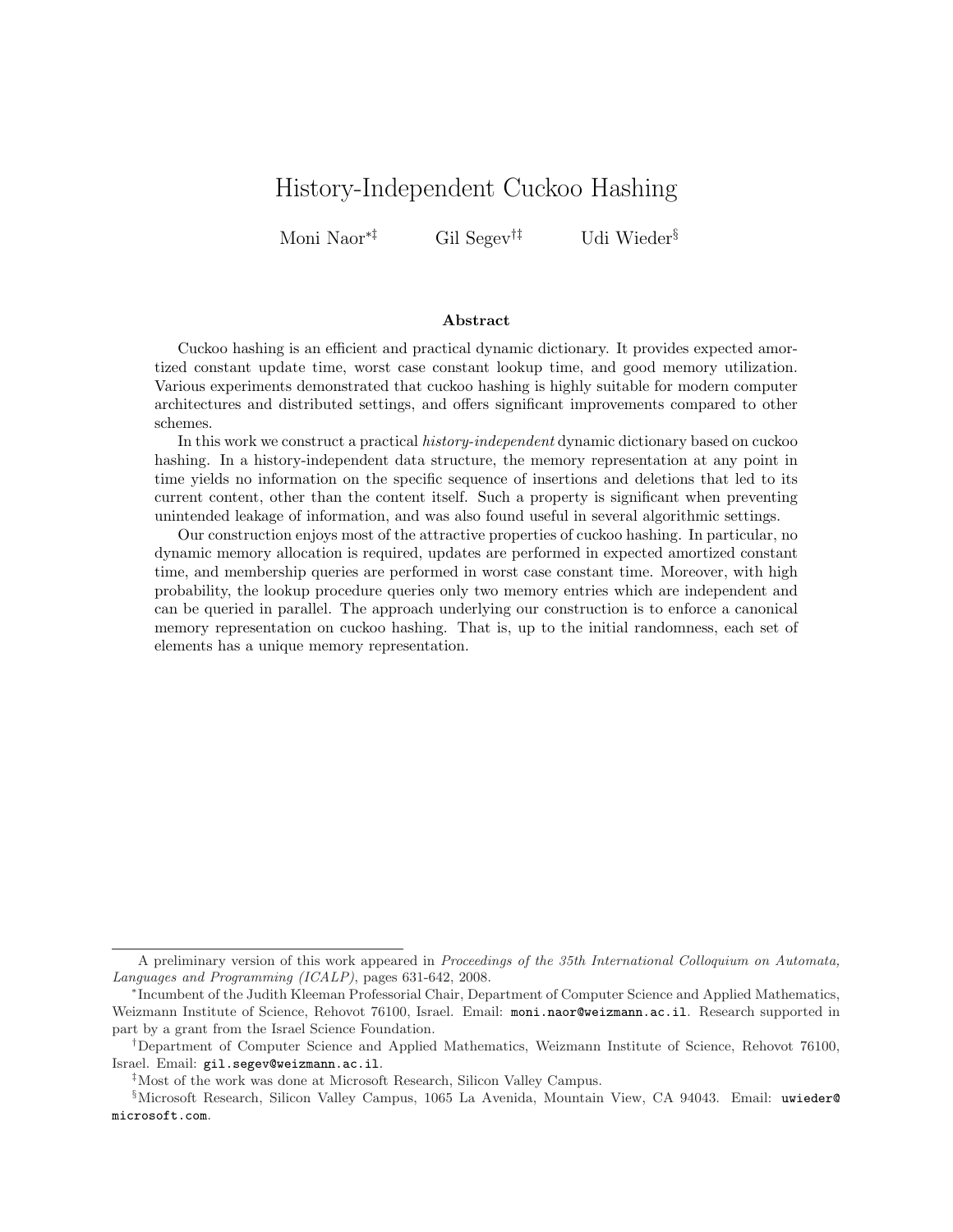## 1 Introduction

Over the past decade an additional aspect in the design of data structures has emerged due to security and privacy considerations: a data structure may give away much more information than it was intended to. Computer folklore is rich with tales of such cases, for example, files containing information whose creators assumed had been erased, only to be revealed later in embarrassing circumstances<sup>[1](#page-1-0)</sup>.

When designing a data structure whose internal representation may be revealed, a highly desirable goal is to ensure that an adversary will not be able to infer information that is not available through the legitimate interface. Informally, a data structure is history independent if its memory representation does not reveal any information about the sequence of operations that led to its current content, other than the content itself.

In this paper we design a practical history-independent data structure. We focus on the dictionary data structure, which is used for maintaining a set under insertions and deletions of elements, while supporting membership queries. Our construction is inspired by the highly practical cuckoo hashing, introduced by Pagh and Rodler [\[25\]](#page-16-0), and guarantees history independence while enjoying most of the attractive features of cuckoo hashing. In what follows we briefly discuss the notion of history independence and several of its applications, and the main properties of cuckoo hashing.

Notions of history independence. Naor and Teague [\[23\]](#page-16-1), following Micciancio [\[18\]](#page-16-2), formalized two notions of history independence: a data structure is weakly history independent if any two sequences of operations that lead to the same content induce the same distribution on the memory representation. This notion assumes that the adversary gaining control is a one-time event, but in fact, in many realistic scenarios the adversary may obtain the memory representation at several points in time. A data structure is strongly history independent if for any two sequences of operations, the distributions of the memory representation at all time-points that yield the same content are identical. Our constructions in this paper are strongly history independent. An alternative characterization of strong history independence was provided by Hartline et al. [\[14\]](#page-15-0). Roughly speaking, they showed that strong history independence is equivalent to having a canonical representation up to the choice of initial randomness. More formal definitions of the two notions are provided in Section [2.](#page-5-0)

Applications of history-independent data structures. History independent data structures were naturally introduced in a cryptographic setting. Micciancio showed that *oblivious trees*<sup>[2](#page-1-1)</sup> can be used to guarantee privacy in the incremental signature scheme of Bellare, Goldreich and Goldwasser [\[2,](#page-15-1) [3\]](#page-15-2). An incremental signature scheme is private if the signatures it outputs do not give any information on the sequence of edit operations that have been applied to produce the final document.

An additional cryptographic application includes, for example, designing vote storage mechanisms (see [\[4,](#page-15-3) [21,](#page-16-3) [22\]](#page-16-4)). As the order in which votes are cast is public, a vote storage mechanism must be history independent in order to guarantee the privacy of the election process.

History independent data structures are valuable beyond the cryptographic setting as well. Consider, for example, the task of reconciling two dynamic sets. We consider two parties each of which receives a sequence of insert and delete operations, and their goal is to determine the elements in the symmetric difference between their sets. Now, suppose that each party processes

<span id="page-1-0"></span><sup>&</sup>lt;sup>1</sup>See [\[5\]](#page-15-4) for some amusing anecdotes of this nature.

<span id="page-1-1"></span><sup>2</sup>These are trees whose shape does not leak information.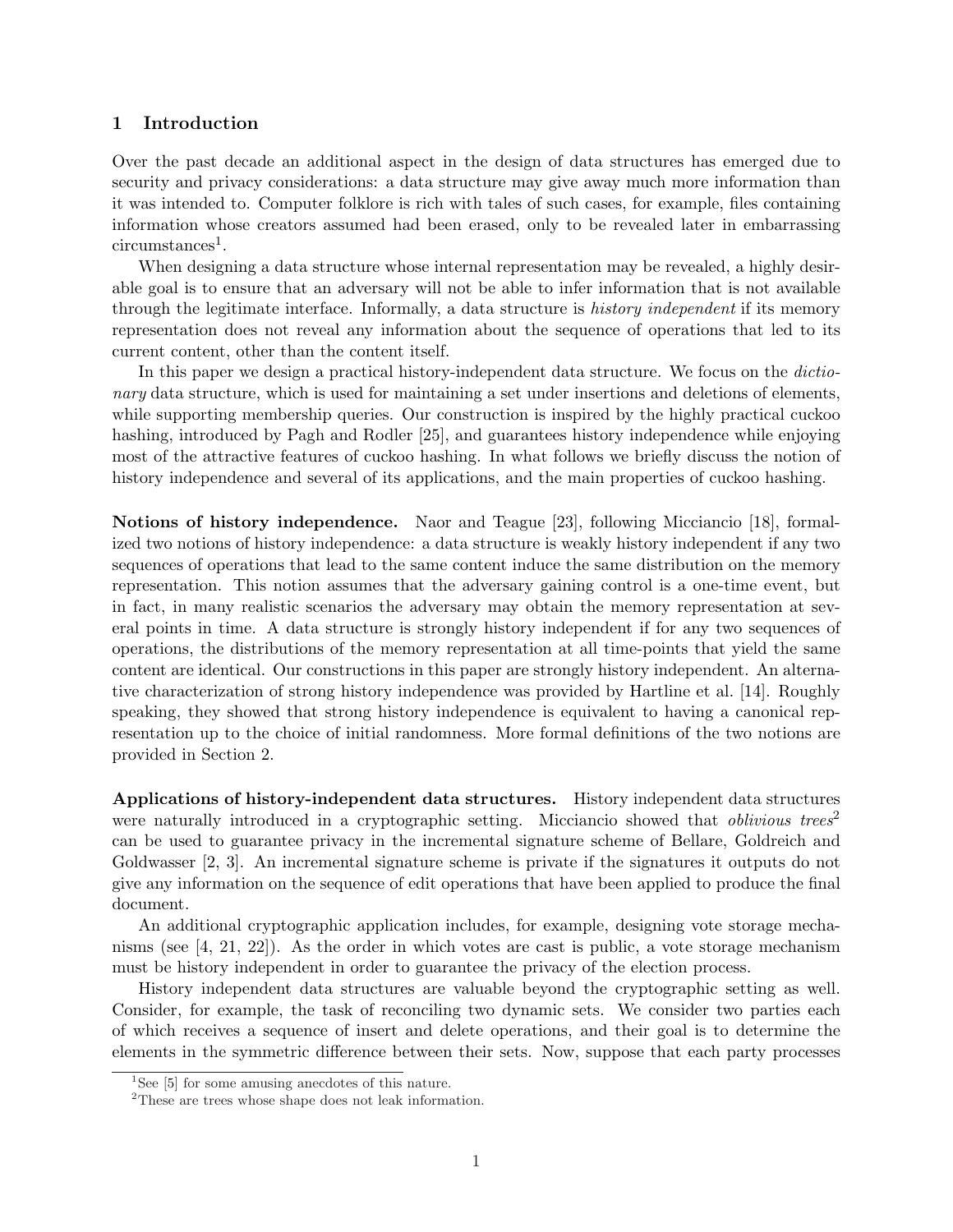its sequence of operations using a data structure in which each set of elements has a canonical representation. Moreover, suppose that the update operations are efficient and change only a very small fraction of the memory representation. In such a case, if the size of the symmetric difference is rather small, the memory representations of the data structures will be rather close, and this can enable an efficient reconciliation algorithm.

Cuckoo hashing. Pagh and Rodler [\[25\]](#page-16-0) constructed an efficient hashing scheme, referred to as cuckoo hashing. It provides worst case constant lookup time, expected amortized constant update time, and uses roughly  $2n$  words for storing n elements. Additional attractive features of cuckoo hashing are that no dynamic memory allocation is performed (except for when the tables have to be resized), and the lookup procedure queries only two memory entries which are independent and can be queried in parallel. These properties offer significant improvements compared to other hashing schemes, and experiments have shown that cuckoo hashing and its variants are highly suitable for modern computer architectures and distributed settings. Cuckoo hashing was found competitive with the best known dictionaries having an average case (but no non-trivial worst case) guarantee on lookup time (see, for example, [\[10,](#page-15-5) [25,](#page-16-0) [27,](#page-16-5) [29\]](#page-16-6)).

## <span id="page-2-0"></span>1.1 Related Work

Micciancio [\[18\]](#page-16-2) formalized the problem of designing oblivious data structures. He considered a rather weak notion of history independence, and devised a variant of 2–3 trees whose shape does not leak information. This notion was strengthened by Naor and Teague [\[23\]](#page-16-1) to consider data structures whose memory representation does not leak information. Their main contributions are two history-independent data structures. The first is strongly history independent, and supports only insertions and membership queries which are performed in expected amortized constant time. Roughly speaking, the data structure includes a logarithmic number of pair-wise independent hash functions, which determine a probe sequence for each element. Whenever a new element is inserted and the next entry in its probe sequence is already occupied, a "priority function" is used to determine which element will be stored in this entry and which element will be moved to the next entry in its probe sequence. The second data structure is a weakly history-independent data structure supporting insertions, deletions and membership queries. Insertions and deletions are performed in expected amortized constant time, and membership queries in worst case constant time. Roughly speaking, this data structure is a history independent variant of the perfect hash table of Fredman, Komlós and Szemerédi [\[12\]](#page-15-6) and its dynamic extension due to Dietzfelbinger et al. [\[7\]](#page-15-7).

Buchbinder and Petrank [\[6\]](#page-15-8) provided a separation between the two notions of history independence for comparison based algorithms. They established lower bounds for obtaining strong history independence for a large class of data structures, including the heap and the queue data structures. They also demonstrated that the heap and queue data structures can be made weakly history independent without incurring any additional (asymptotic) cost.

Blelloch and Golovin [\[5\]](#page-15-4) constructed two strongly history-independent data structures based on linear probing. Their first construction supports insertions, deletions and membership queries in expected constant time. This essentially extends the construction of Naor and Teague [\[23\]](#page-16-1) that did not support deletions. While the running time in the worst case may be large, the expected update time and lookup time is tied to that of linear probing and thus is  $O(1/(1-\alpha)^3)$  where  $\alpha$  is the memory utilization of the data structure (i.e., the ratio between the number of items and the number of slots). Their second construction supports membership queries in worst case constant time while maintaining an expected constant time bound on insertions and deletions. However,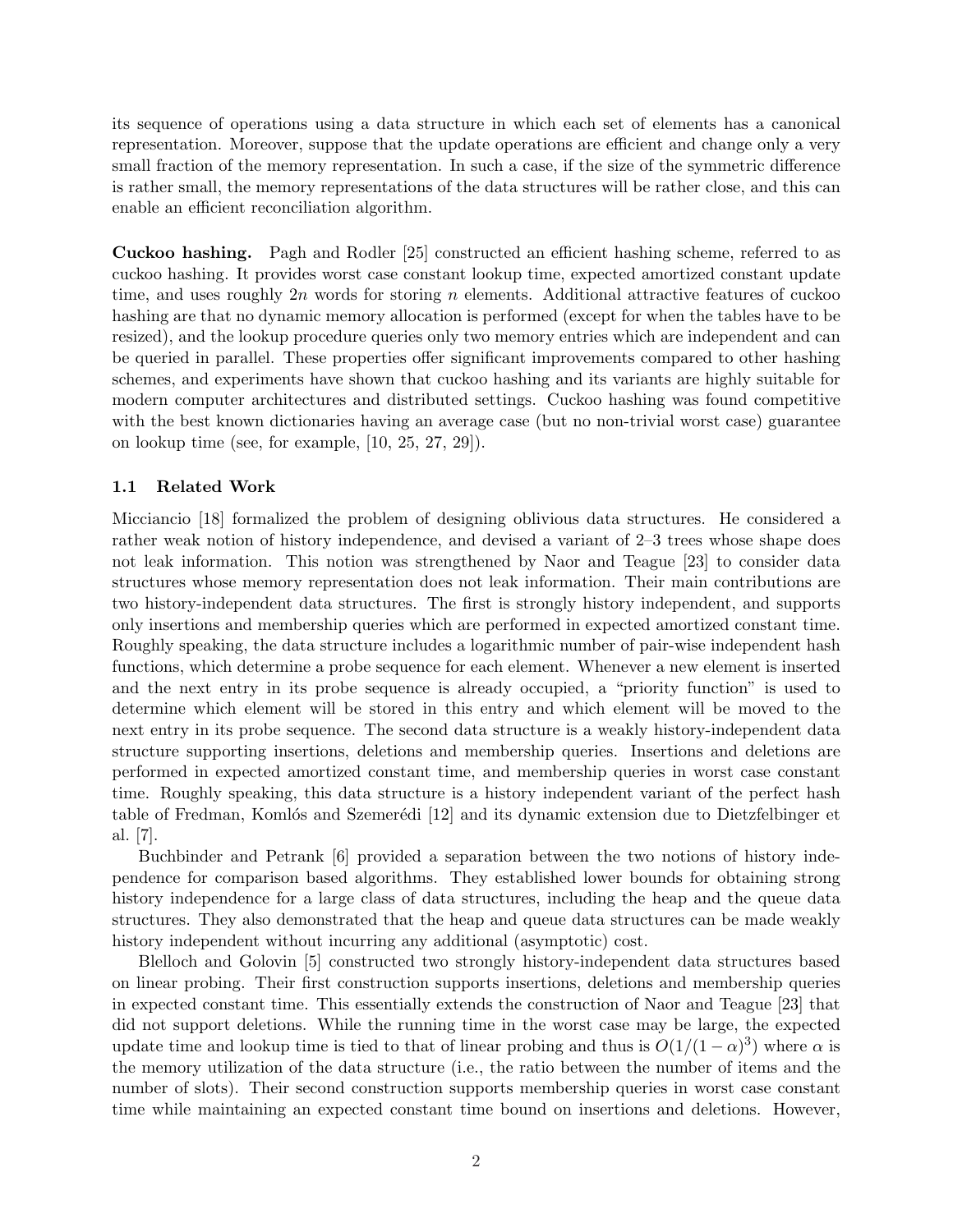the memory utilization of their second construction is only about 9%. In addition, it deploys a two-level encoding, which may involve hidden constant factors that affect the practicality of the scheme. Furthermore, the worst case guarantees rely on an exponential amount of randomness and serves as a basis for a different hash table with more relaxed guarantees. The goal of our work is to design a hash table with better memory utilization and smaller hidden constants in the running time, even in the worst case.

## 1.2 Our Contributions

We construct an efficient and practical history-independent data structure that supports insertions, deletions, and membership queries. Our construction is based on cuckoo hashing, and shares most of its properties. Our construction provides the following performance guarantees (where the probability is taken only over the randomness used during the initialization phase of the data structure):

- 1. Insertions and deletions are performed in expected amortized constant time. Moreover, with high probability, insertion and deletions are performed in time  $O(\log n)$  in the worst case.
- 2. Membership queries are performed in worst case constant time. Moveover, with high probability, the lookup procedure queries only two memory entries which are independent and can be queried in parallel.
- 3. The memory utilization of the data structure is roughly 50% when supporting only insertions and membership queries. When supporting deletions the data structure allocates an additional pointer for each entry. Thus, the memory utilization in this case is roughly 25%, under the conservative assumption that the size of a pointer is not larger than that of a key.

We obtain the same bounds as the second construction of Blelloch and Golovin [\[5\]](#page-15-4) (see Section [1.1\)](#page-2-0). The main advantages of our construction are its simplicity and practicality: membership queries would mostly require only two independent memory probes, and updates are performed in a way which is almost similar to cuckoo hashing and thus is very fast. A major advantage of our scheme is that it *does not use rehashing*. Rehashing is a mechanism for dealing with a badly behaved hash function by choosing a new one; using such a strategy for a strongly history-independent data structure is highly problematic (see Section [1.3\)](#page-3-0). Furthermore, our data structure enjoys a better memory utilization, even when supporting deletions. We expect that in any practical scenario, whenever cuckoo hashing is preferred over linear probing, our construction should be preferred over those of Blelloch and Golovin.

## <span id="page-3-0"></span>1.3 Overview of the Construction

In order to describe our construction we first provide a high-level overview of cuckoo hashing. Then, we discuss our approach in constructing history-independent data structures based on the underlying properties of cuckoo hashing.

**Cuckoo hashing.** Cuckoo hashing uses two tables  $T_0$  and  $T_1$ , each consisting of  $r \geq (1 + \epsilon)n$ words for some constant  $\epsilon > 0$ , and two hash functions  $h_0, h_1 : U \to \{0, \ldots, r-1\}$ . An element  $x \in \mathcal{U}$  is stored either in entry  $h_0(x)$  of table  $T_0$  or in entry  $h_1(x)$  of table  $T_1$ , but never in both. The lookup procedure is straightforward: when given an element  $x \in \mathcal{U}$ , query the two possible memory entries in which x may be stored. The deletion procedure deletes x from the entry in which it is stored. As for insertions, Pagh and Rodler [\[25\]](#page-16-0) demonstrated that the "cuckoo approach", kicking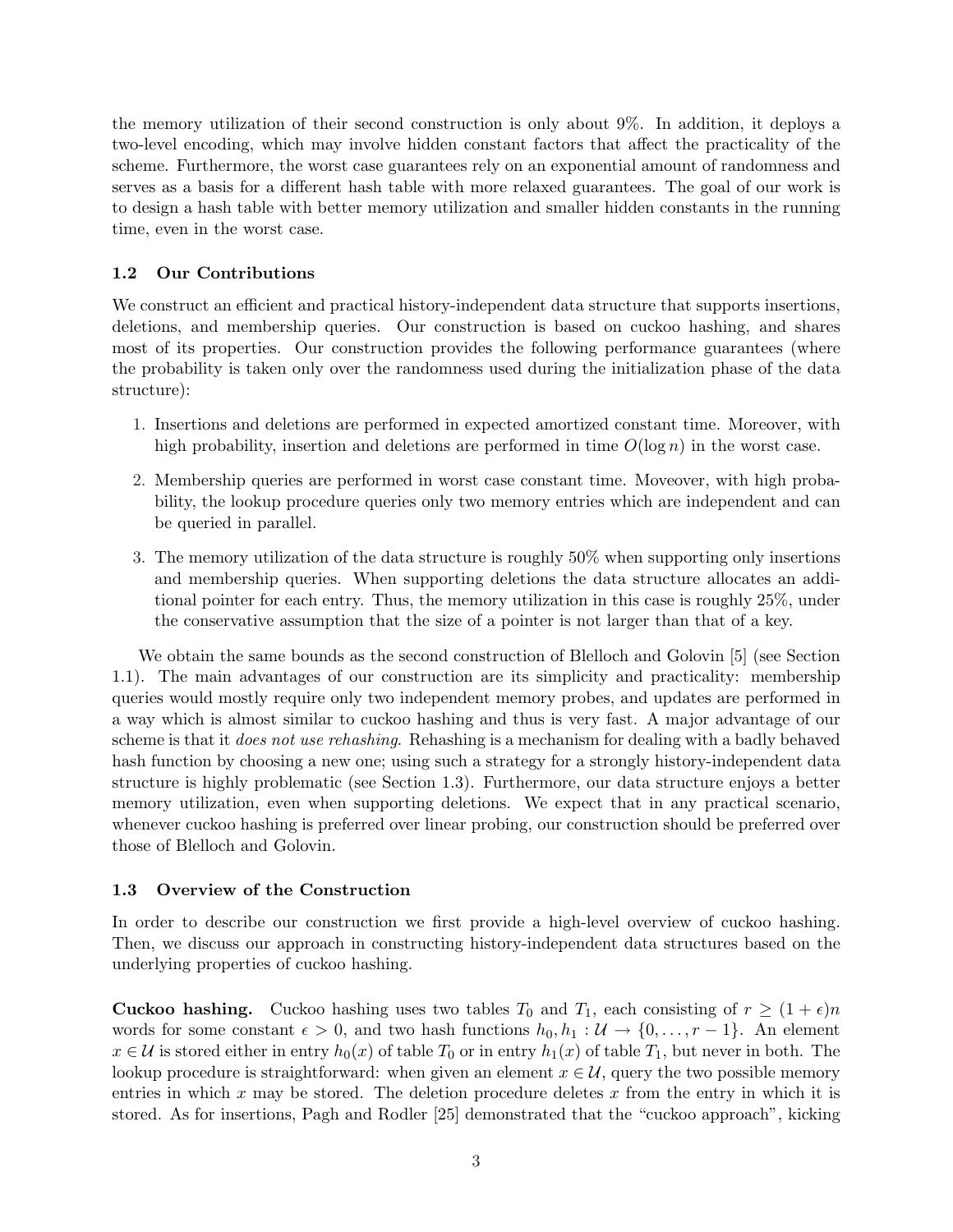other elements away until every element has its own "nest", leads to a highly efficient insertion procedure when the functions  $h_0$  and  $h_1$  are assumed to sample an element in [r] uniformly and independently. More specifically, in order to insert an element  $x \in \mathcal{U}$  we first query entry  $T_0[h_0(x)]$ . If this entry is not occupied, we store  $x$  in that entry. Otherwise, we store  $x$  at that entry anyway, thus making the previous occupant "nestless". This element is then inserted to  $T_1$  in the same manner, and so forth iteratively. We refer the reader to [\[25\]](#page-16-0) for a more comprehensive description of cuckoo hashing.

Our approach. Cuckoo hashing is not history independent. The table in which an element is stored depends upon the elements inserted previously. Our approach is to enforce a canonical memory representation on cuckoo hashing. That is, up to the initial choice of the two hash functions, each set of elements has only one possible representation. As in cuckoo hashing, our construction uses two hash tables  $T_0$  and  $T_1$ , each consisting of  $r \geq (1+\epsilon)n$  entries for some constant  $\epsilon > 0$ , and two hash functions  $h_0, h_1 : U \to \{0, \ldots, r-1\}$ . An element  $x \in U$  is stored either in cell  $h_0(x)$  of table  $T_0$  or in cell  $h_1(x)$  of table  $T_1$ .

**Definition 1.1.** Given a set  $S \subseteq U$  and two hash functions  $h_0$  and  $h_1$ , the cuckoo graph is the bipartite graph  $G = (L, R, E)$  where  $L = R = \{0, \ldots, r - 1\}$ , and  $E = \{(h_0(x), h_1(x)) : x \in S\}$ .

The cuckoo graph plays a central role in our analysis. It is easy to see that a set  $S$  can be successfully stored using the hash functions  $h_0$  and  $h_1$  if and only if no connected component in G has more edges then nodes. In other words, every component contains at most one cycle (i.e., unicyclic). The analysis of the insertion and deletion procedures are based on bounds on the size of a connected component. The following lemma is well known in random graph theory (see, for example, [\[15,](#page-15-9) Section 5.2]):

<span id="page-4-0"></span>**Lemma 1.2.** Assume  $r > (1+\epsilon)n$  and the two hash functions are truly random. Let v be some node and denote by C the connected component of v. Then there exists some constant  $\beta = \beta(\epsilon) \in (0,1)$ such that for any integer  $k > 0$  it holds that  $Pr[|C| > k] \leq \beta^k$ .

In particular, Lemma [1.2](#page-4-0) implies that the expected size of each component is constant, and with high probability it is  $O(\log n)$ , a fact which lies at the heart of the efficiency analysis.

In order to describe the canonical representation that our construction enforces it is sufficient to describe the canonical representation of each connected component in the graph. Let C be a connected component, and denote by  $S$  be the set of elements that are mapped to  $C$ . In case  $C$  is acyclic, we enforce the following canonical representation: the minimal element in  $S$  (according to some fixed ordering of  $\mathcal{U}$ ) is stored in *both tables*, and this yields only one possible way of storing the remaining elements. In case C is unicyclic, we enforce the following canonical representation: the minimal element on the cycle is stored in table  $T_0$ , and this yields only one possible way of storing the remaining elements. The most challenging aspect of our work is dealing with the unlikely event in which a connected component contains more than one cycle.

**Rehashing and history independence.** It is known [\[17\]](#page-16-7) that even if  $h_0$  and  $h_1$  are completely random functions, with probability  $\Omega(1/n)$  there will be a connected component with more than one cycle. In this case the given set cannot be stored using  $h_0$  and  $h_1$ . The standard solution for this scenario is to choose new functions and rehash the entire data. In the setting of strongly history-independent data structures, however, rehashing is particular problematic and affects the practical performance of the data structure. Consider, for example, a scenario in which a set is stored using  $h_0$  and  $h_1$ , but when inserting an additional element x it is required to choose new hash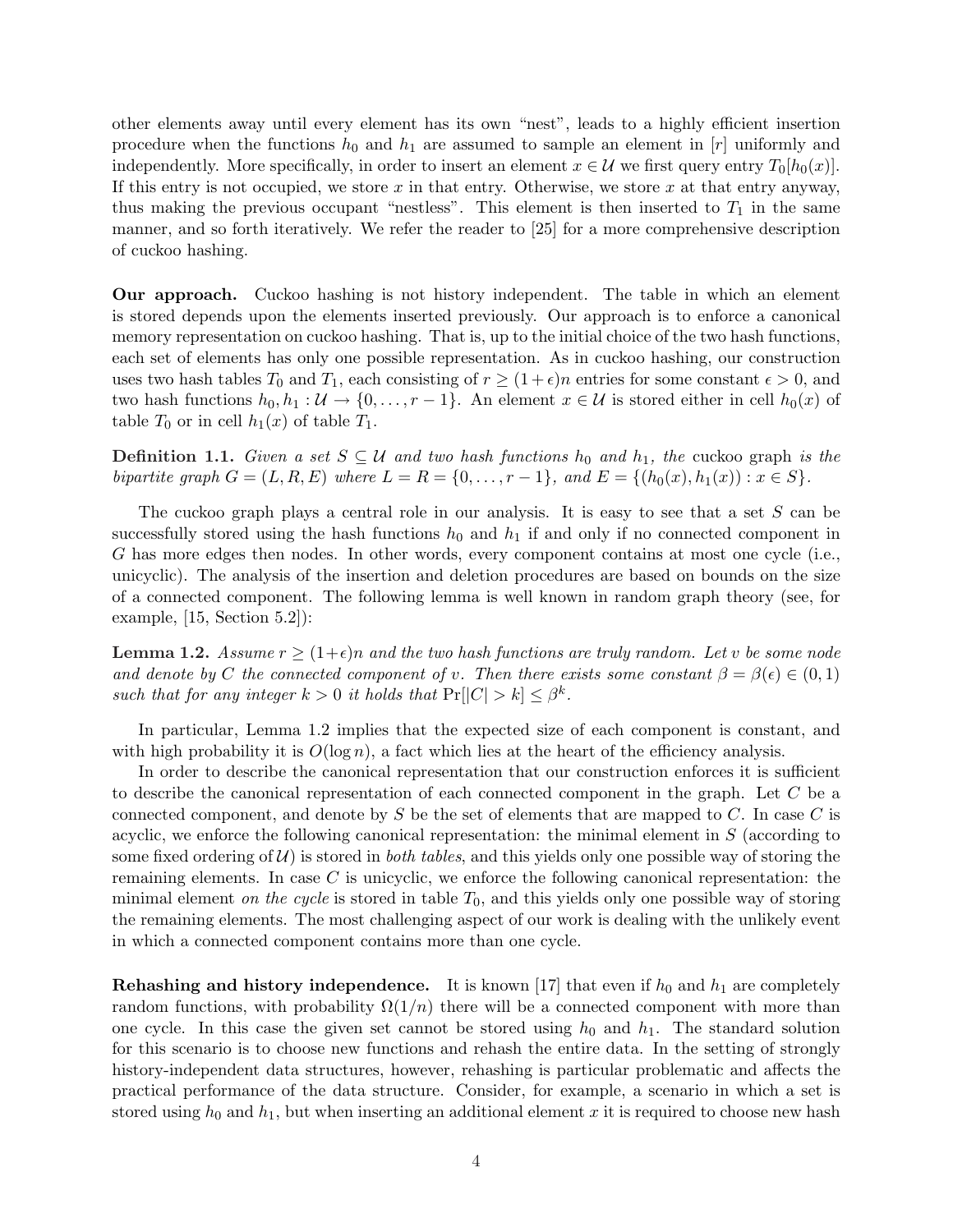functions  $h'_0$  and  $h'_1$ , and rehash the entire data. If the new element x is now deleted, then in order to maintain history independence we must "roll back" to the previous hash functions  $h_0$  and  $h_1$ , and once again rehash the entire data. This has two undesirable properties: First, when rehashing we cannot erase the description of any previous pair of hash functions, as we may be forced to roll back to this pair later on. When dealing with strongly history-independent data structures, a canonical representation for each set of elements must be determined at the initialization phase of the data structure. Therefore, all the hash functions must be chosen in advance, and this may lead to a high storage overhead (as is the case in [\[5\]](#page-15-4)). Secondly, if an element that causes a rehash is inserted and deleted multiple times, each time an entire rehash must be performed.

Avoiding rehashing by stashing elements. Kirsch et al. [\[16\]](#page-15-10) suggested a practical augmentation to cuckoo hashing in order to avoid rehashing: exploiting a secondary data structure for storing elements that create cycles, starting from the second cycle of each component. That is, whenever an element is inserted to a unicyclic component and creates an additional cycle in this component, the element is stashed in the secondary data structure. In our case, the choice of the stashed element must be history independent in order to guarantee that the whole data structure is history independent. Kirsch et al. prove the following bound on the number of stashed elements in the secondary data structure:

<span id="page-5-1"></span>**Lemma 1.3** ([\[16\]](#page-15-10)). Assume  $r \geq (1 + \epsilon)n$  and the two hash functions are truly random. The probability that the secondary data structure has more than s elements is  $O(r^{-s})$ .

The secondary data structure in our construction can be any strongly history-independent data structure (such as a sorted list). This approach essentially reduces the task of storing n elements in a history-independent manner to that of storing only a few elements in a history-independent manner. In addition, it enables us to avoid rehashing and to increase the practicality of our scheme.

#### 1.4 Paper Organization

The remainder of this paper is organized as follows. In Section [2](#page-5-0) we overview the notion of history independence. In Section [3](#page-6-0) we describe our data structure. In Section [4](#page-13-0) we propose several possible instantiations for the secondary data structure used in our construction. In Section [5](#page-13-1) we analyze the efficiency of our construction, and in Section [6](#page-14-0) we provide several concluding remarks. Appendix [A](#page-16-8) provides a formal proof of history independence.

## <span id="page-5-0"></span>2 Preliminaries

In this section we formally define the notions of weak and strong history independence. Our presentation mostly follows that of Naor and Teague [\[23\]](#page-16-1). A data structure is defined by a list of operations. We say that two sequences of operations,  $S_1$  and  $S_2$ , yield the same content if for all suffixes T, the results returned by T when the prefix is  $S_1$  are identical to those returned by T when the prefix is  $S_2$ .

**Definition 2.1** (Weak History Independence). A data structure implementation is weakly history independent if any two sequences of operations that yield the same content induce the same distribution on the memory representation.

We consider a stronger notion of history independence that deals with cases in which an adversary may obtain the memory representation at several points in time. In this case it is required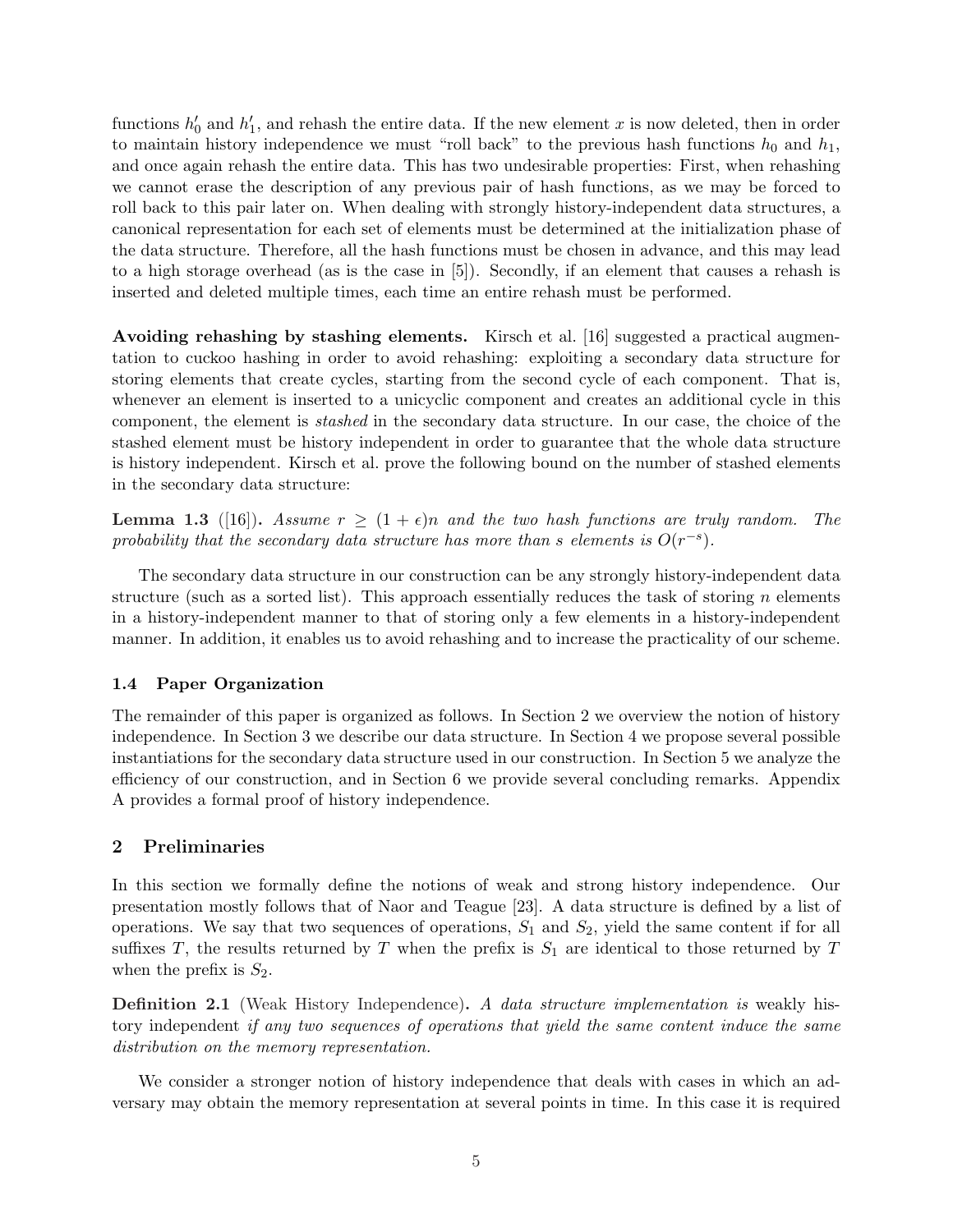that for any two sequences of operations, the distributions of the memory representation at all time-points that yield the same content are identical.

<span id="page-6-1"></span>**Definition 2.2** (Strong History Independence). Let  $S_1$  and  $S_2$  be sequences of operations, and let  $P_1 = \{i_1^1, \ldots, i_\ell^1\}$  and  $P_2 = \{i_1^2, \ldots, i_\ell^2\}$  be two lists such that for all  $b \in \{1,2\}$  and  $1 \le j \le \ell$  it holds that  $1 \leq i_j^b \leq |S_b|$ , and the content of the data structure following the  $i_j^1$  prefix of  $S_1$  and the  $i_j^2$  prefix of  $S_2$  are identical. A data structure implementation is strongly history independent if for any such sequences the distributions of the memory representation at the points of  $P_1$  and at the corresponding points of  $P_2$  are identical.

Note that Definition [2.2](#page-6-1) implies, in particular, that any data structure in which the memory representation of each state is fully determined given the randomness used during the initialization phase is strongly history independent. Our construction in this paper enjoys such a canonical representation, and hence is strongly history independent.

## <span id="page-6-0"></span>3 The Data Structure

Our data structure uses two tables  $T_0$  and  $T_1$ , and a secondary data structure. Each table consists of  $r \geq (1+\epsilon)n$  entries for some constant  $\epsilon > 0$ . In the insert-only variant each entry stores at most one element. In the variant which supports deletions each entry stores at most one element and a pointer to another element. The secondary data structure can be chosen to be any strongly historyindependent data structure (we refer the reader to Section [4](#page-13-0) for several possible instantiations of the secondary data structure).

Elements are inserted into the data structure using two hash functions  $h_0, h_1 : \mathcal{U} \to \{0, \ldots, r -$ 1}, which are independently chosen at the initialization phase. An element  $x \in U$  can be stored in three possible locations: entry  $h_0(x)$  of table  $T_0$ , entry  $h_1(x)$  of table  $T_1$ , or stashed in the secondary data structure. The lookup procedure is straightforward: when given an element  $x \in \mathcal{U}$ , query the two tables and perform a lookup in the secondary data structure.

In the remainder of this section we first describe the canonical representation of the data structure and some of its useful properties. Then, we describe the insertion and deletion procedures.

#### <span id="page-6-2"></span>3.1 The Canonical Representation

As mentioned in Section [1.3,](#page-3-0) it is sufficient to consider a single connected component in the cuckoo graph. Let  $C$  be a connected component, and denote by  $S$  the set of elements that are mapped to C. When describing the canonical representation we distinguish between the following cases:

- $C$  is a tree. In this case the minimal element in  $S$  is stored in both tables, and this yields only one possible way of storing the remaining elements.
- C is unicyclic. In this case the minimal element on the cycle is stored in table  $T_0$ , and this yields only one possible way of storing the remaining elements.
- $\bullet$  C contains at least two cycles. In this case we iteratively put in the secondary data structure the largest element that lies in a cycle, until  $C$  contains only one cycle. The elements which remain in the component are arranged according to the previous case. We note that this case is rather unlikely, and occurs with only a polynomially small probability.

When supporting deletions each table entry includes additional space for one pointer. These pointers form a cyclic sorted list of the elements of the component (not including stashed elements). When deletions are not supported, there is no need to allocate or maintain the additional pointers.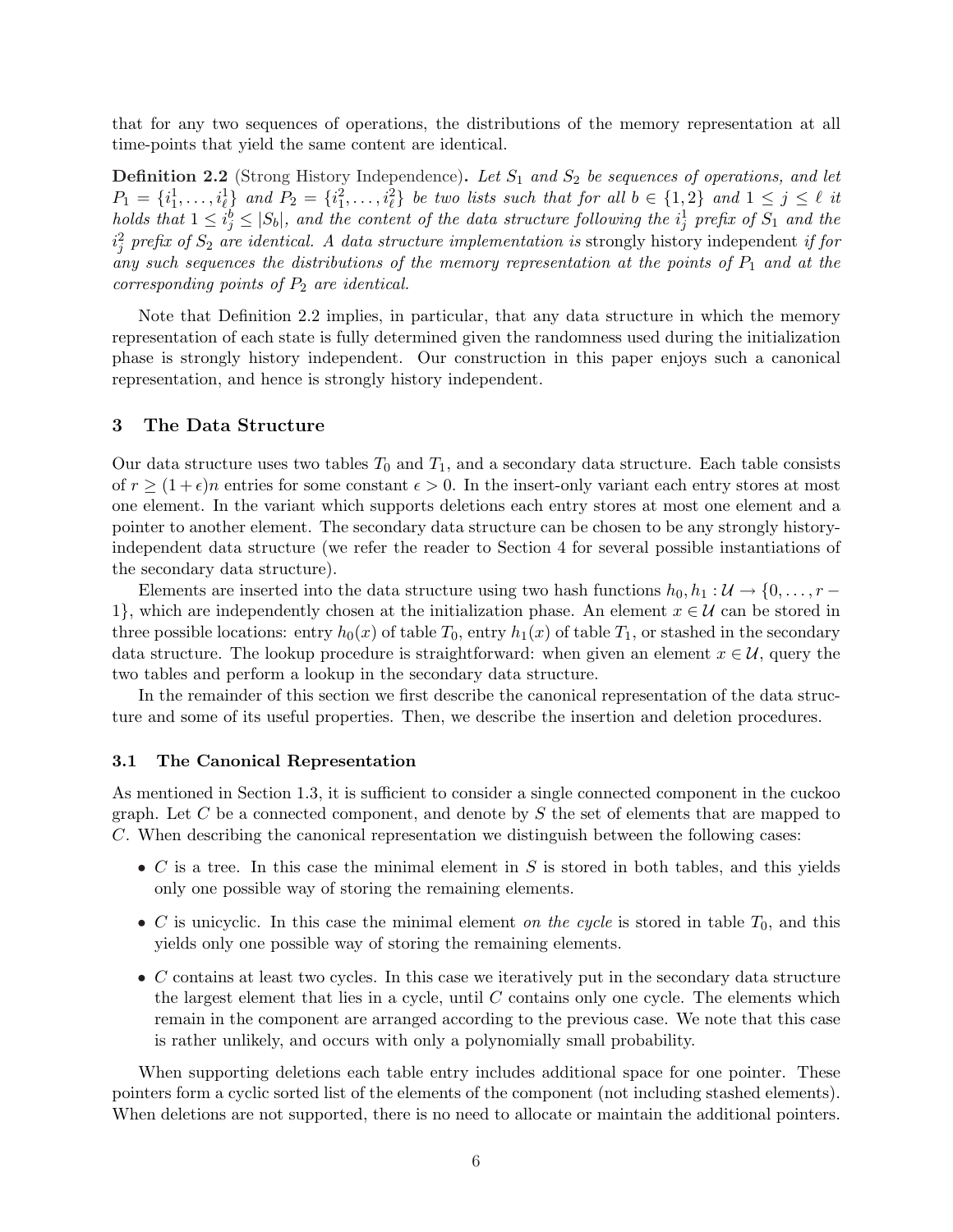Orientating the edges. When describing the insertion and deletion procedures it will be convenient to consider the cuckoo graph as a *directed* graph. Given an element  $x$ , we orient the edge so that x is stored at its tail. In other words, if x is stored in table  $T_b$  for some  $b \in \{0,1\}$ , we orient its corresponding edge in the graph from  $T_b[h_b(x)]$  to  $T_{1-b}[h_{1-b}(x)]$ . An exception is made for the minimal element of an acyclic component, since such an element is stored in both tables. In such a case we orient the corresponding edge in both directions. The following claims state straightforward properties of the directed graph.

<span id="page-7-0"></span>Claim 3.1. Let  $x_1 \rightarrow \cdots \rightarrow x_k$  be any directed path. Then, given the element  $x_1$  it is possible to retrieve all the elements on this path using k probes to memory. Furthermore, if  $x_{\min}$  is a minimal element in an acyclic component  $C$ , then for any element x stored in  $C$  there exists a directed path from x to  $x_{\min}$ .

**Proof.** For every  $1 \leq i \leq k$  denote by  $T_{b_i}$  the table in which  $x_i$  is stored. Given  $x_1$ , the definition of the graph and the orientation of its edges imply that  $x_2$  is stored in entry  $T_{1-b_1}[h_{1-b_1}(x_1)]$ . We continue similarly and retrieve in increasing order each  $x_{i+1}$  which is stored in entry  $T_{1-b_i}[h_{1-b_i}(x_i)].$ For the second part note that if  $C$  is acyclic, then by the first property of the canonical representation it must be a tree rooted at the minimal element.

<span id="page-7-1"></span>Claim 3.2. Let C be a unicyclic component, and let  $x^*$  be any element on its cycle. Then for any element x stored in C there exists a simple directed path from x to  $x^*$ .

Proof. Note that the orientation of the edges guarantees that the cycle is oriented in a consistent manner. That is, the cycle is of the form  $y_1 \rightarrow \cdots \rightarrow y_k \rightarrow y_1$ . Therefore if x is on the cycle, then the claim follows. Now assume that x is not on the cycle. Let  $x = x_1$  and denote by  $T_{b_1}$  the table in which  $x_1$  is stored. Denote by  $x_2$  the element stored in entry  $T_{1-b_1}[h_{1-b_1}(x_1)]$ . Note that  $x_2 \neq x_1$  since  $x_1$  is not on the cycle. If  $x_2$  is on the cycle, then we are done. Otherwise we continue similarly, and for every i we denote by  $x_{i+1}$  the element stored in entry  $T_{1-b_i}[h_{1-b_i}(x_i)]$ . Since the component is unicycle, as long as  $x_i$  is not on the cycle then  $x_{i+1} \notin \{x_1, \ldots, x_i\}$ . Therefore we are guaranteed to reach the cycle at some point.

#### 3.2 The Insertion Procedure

Given an element to insert  $x$ , the goal of the insertion procedure is to insert  $x$  while maintaining the canonical representation. Note that one only has to consider the representation of the connected component of the cuckoo graph in which x resides. Furthermore, Lemma [1.2](#page-4-0) implies that the size of the component is  $O(1)$  on expectation, thus an algorithm which is linear in the size of the component would have a constant expected running time. In the following we show that the canonical memory representation could be preserved without using the additional pointers. The additional pointers are only needed for supporting deletions. If the additional pointers are maintained, then once the element is inserted the pointers need to be updated so that the element is in its proper position in the cyclic linked list. This could be done in a straightforward manner in time linear in the size of the component.

Given an element  $x \in U$  there are four possible cases to consider. The first and simplest case is when both  $T_0[h_0(x)]$  and  $T_1[h_1(x)]$  are unoccupied, and we store x in both entries. The second and third cases are when one of the entries is occupied and the other is not occupied. In these cases x does not create a new cycle in the graph. Thus, unless x is the new minimal element in an acyclic component it is simply put in the empty slot. If  $x$  indeed is the new minimal element in an acyclic component, it is put in both tables and the appropriate elements are pushed to their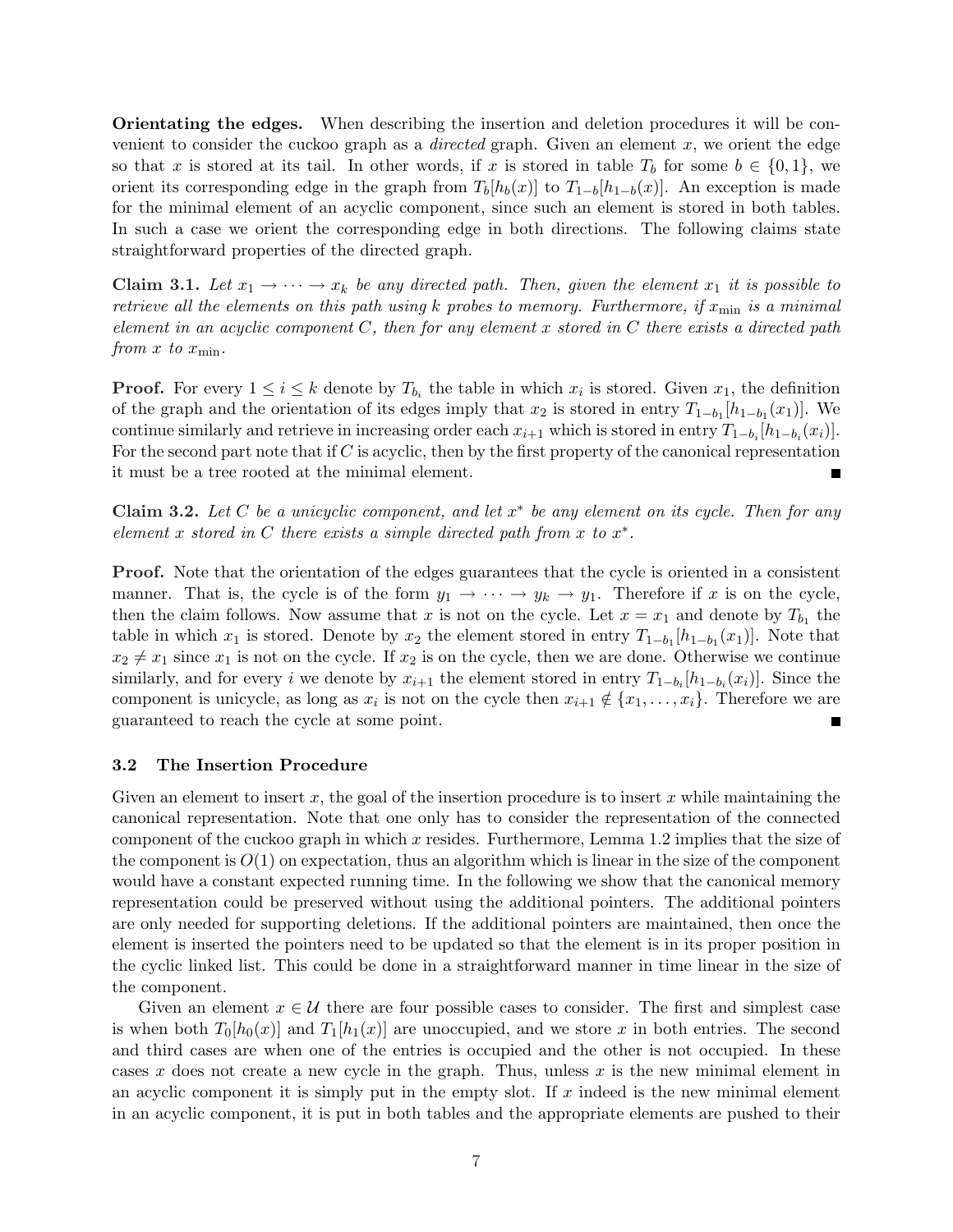alternative location, effectively removing the previous minimum element from one of the tables. The fourth case, in which both entries are occupied involves slightly more details, but is otherwise straightforward. In this case  $x$  either merges two connected components, or creates a new cycle in a component. The latter case may also trigger the low probability event of stashing an element in the secondary data structure.

In the following we provide a full description of the four cases. One can readily verify that the procedure preserves the canonical representation invariant. For the convenience of the reader we also supply a detailed explanation in Appendix [A.1.](#page-17-0)

Case 1:  $T_0[h_0(x)] = \perp$  and  $T_1[h_1(x)] = \perp$ . In this case x is in the only element of the component, and thus the minimal one. Thus, the canonical representation is maintained by storing x in both  $T_0[h_0(x)]$  and  $T_1[h_1(x)]$ .

Case 2:  $T_0[h_0(x)] \neq \perp$  and  $T_1[h_1(x)] = \perp$ . In this case x is added to an existing connected component, and since we add a new node to this component then x does not create a new cycle. Denote by  $x_1$  the element stored in  $T_0[h_0(x)]$ , and denote by C its connected component. We begin by identifying whether C is acyclic or unicyclic. We follow the directed path starting at  $x_1$ (as in Claim [3.1\)](#page-7-0) either until we reach an element that appears twice (see Claim [3.1\)](#page-7-0), or until we detect a cycle (see Claim [3.2\)](#page-7-1). The canonical representation guarantees that in the first case the component is acyclic (and we denote by  $x_{\min}$  the element that appears twice), and in the second case the component is unicyclic. There are three possible subcases to consider:

- 1. C is acyclic and  $x > x_{\text{min}}$ . In this case  $x_{\text{min}}$  is the still the minimal element of the component, so we store x in  $T_1[h_1(x)]$ .
- 2. C is acyclic and  $x < x_{\min}$ . In this case x is the new minimal element of the component so it should be stored in both  $T_0[h_0(x)]$  and  $T_1[h_1(x)]$ . In addition, all the elements along the path connecting  $x_1$  and  $x_{\min}$  are moved to their other possible location.

More formally, we first store x in  $T_1[h_1(x)]$ , and denote by  $x \to x_1 \to \cdots \to x_k \to x_{\min} \to x_{\min}$ the directed path connecting x to  $x_{\min}$  (note that it is possible that  $x_1 = x_{\min}$ ). For every  $1 \leq i \leq k$  we move  $x_i$  to its other possible location (this deletes the first appearance of  $x_{\min}$ ) on this path). That is, if  $x_i$  is stored in  $T_b[h_b(x_i)]$  we move it to  $T_{1-b}[h_{1-b}(x_i)]$ . Finally, we store x in  $T_0[h_0(x)]$ .

3. C is unicyclic. In this case x does not lie on a cycle so we can safely store x in  $T_1[h_1(x)]$ .

Case 3:  $T_0[h_0(x)] = \perp$  and  $T_1[h_1(x)] \neq \perp$ . This case is analogous to Case (2).

Case 4:  $T_0[h_0(x)] \neq \perp$  and  $T_1[h_1(x)] \neq \perp$ . In this case, x either merges two connected components (each of which may be acyclic or unicyclic), or creates a new cycle in a connected component (which, again, may be acyclic or unicyclic). The canonical representation forces us to deal separately with each of these subcases. Roughly speaking, if the component created after x was inserted has at most one cycle then the secondary data structure need not be used and insertion procedure is simple. In the unlikely event of creating a second cycle, the procedure has to find the element to store in the secondary data structure. In the following we show in detail how to do it. It is a rather tedious but otherwise completely straightforward case analysis.

The insertion procedure begins by distinguishing between these subcases, as follows. For each  $b \in \{0,1\}$  denote by  $x_1^b$  the element stored in  $T_b[h_b(x)]$ , and denote by  $C^b$  its connected component.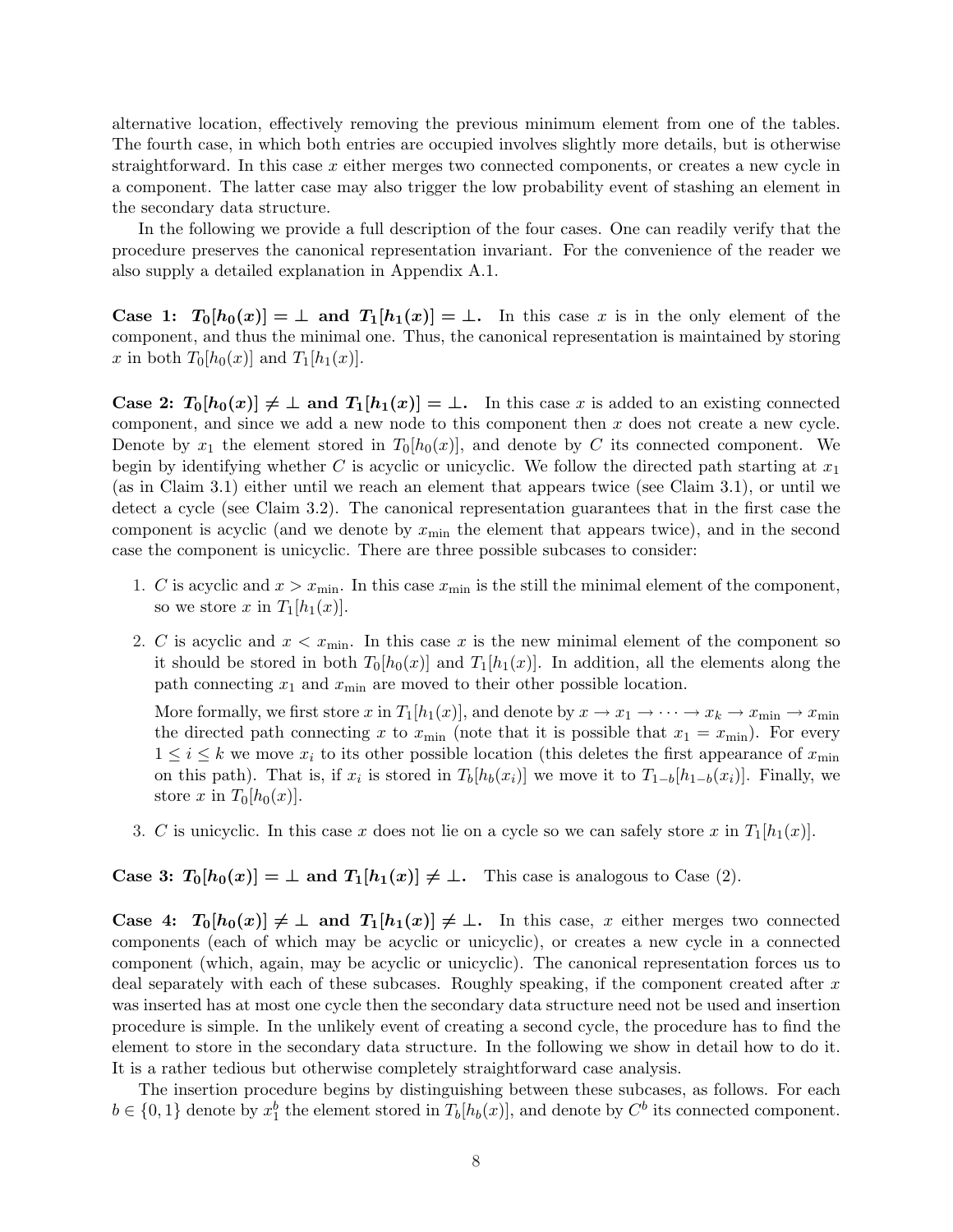We follow the directed path starting at  $x_1^b$  to identify whether  $C^b$  is acyclic or unicyclic (as in Case 2). If  $C^b$  is acyclic the path discovers the minimal element  $x_{\min}^b$  in the component (note that  $x_{\min}^0 = x_{\min}^1$  if and only if  $C^0 = C^1$ ), and if  $C^b$  is unicyclic then the path allows us to discover the maximal element  $x_{\text{max}}^b$  on the cycle. The three most likely cases are the following:

- 1.  $C^0 \neq C^1$  and both  $C^0$  and  $C^1$  are acyclic. In this case we merge the two components to a single acyclic component. For each  $b \in \{0,1\}$  denote by  $x_1^b \to \cdots \to x_{k_b}^b \to x_{\min}^b \to x_{\min}^b$  the directed path connecting  $x_1^b$  to  $x_{\min}^b$ . There are two possibilities to consider:
	- (a)  $x = \min\{x_{\min}^0, x_{\min}^1, x\}$ . In this case, all the elements along the two paths are moved to their other possible location, and  $x$  is stored in both tables. More specifically, for every  $b \in \{0,1\}$  and for every  $1 \leq i \leq k_b$  we move  $x_i^b$  to its other possible location, and store x in both  $T_0[h_0(x)]$  and  $T_1[h_1(x)]$ .
	- (b)  $x_{\min}^b = \min\{x_{\min}^0, x_{\min}^1, x\}$  for some  $b \in \{0, 1\}$ . In this case only the elements along on the path connecting  $x_1^{1-b}$  and  $x_{\min}^{1-b}$  are moved, and x is stored in  $T_{1-b}[h_{1-b}(x)]$ . More specifically, for every  $1 \leq i \leq k_{1-b}$  we move  $x_i^{1-b}$  to its other possible location, and store x in  $T_{1-b}[h_{1-b}(x)].$
- 2.  $C^0 \neq C^1$  and exactly one of  $C^0$  and  $C^1$  is acyclic. Let  $b \in \{0,1\}$  be such that  $C^{1-b}$  is acyclic and  $C^b$  is unicyclic. Denote by  $x_1^{1-b} \to \cdots \to x_{k_{1-b}}^{1-b} \to x_{\min}^{1-b} \to x_{\min}^{1-b}$  the directed path connecting  $x_1^{1-b}$  to  $x_{\min}^{1-b}$ . For every  $1 \le i \le k_{1-b}$  we move  $x_i^{1-b}$  to its other possible location, and store x in  $T_{1-b}[h_{1-b}(x)].$
- 3.  $C^0 = C^1$  and the component is acyclic. In this case x creates the first cycle in the component. Denote by  $x_{\min}$  the minimal element in the component (i.e.,  $x_{\min} = x_{\min}^0 = x_{\min}^1$ ), and for each  $b \in \{0,1\}$  denote by  $x_1^b \to \cdots \to x_{k_b}^b \to x_{\min} \to x_{\min}$  the path connecting  $x_1^b$  to  $x_{\min}$ . There are two cases to consider:
	- (a) The path connecting  $x_1^0$  and  $x_1^1$  contains the two appearances of  $x_{\min}$ . That is, the path is of the form  $x_1^0 \to \cdots \to x_{k_0}^0 \to x_{\min} \leftrightarrow x_{\min} \leftarrow x_{k_1}^1 \leftarrow \cdots \leftarrow x_1^1$ . In this case the minimal element on the cycle is  $x_{\min}$ , and therefore it should now be stored only in  $T_0$ . Let  $b \in \{0,1\}$  be such that  $x_{k_b}^b$  is adjacent to  $T_1[h_1(x_{\min})]$ . For every  $1 \leq i \leq k_b$  we move  $x_i^b$  to its other possible location, and store x in  $T_b[h_b(x)]$ .
	- (b) The path connecting  $x_1^0$  and  $x_1^1$  contains at most a single appearance of  $x_{\min}$ . That is, the path is of the form  $x_1^0 \to \cdots \to x_{\ell_0}^0 \to x^* \leftarrow x_{\ell_1}^1 \leftarrow \cdots \leftarrow x_1^1$ , for some  $\ell_0 \leq k_0$ and  $\ell_1 \leq k_1$ , where  $x^*$  is the first intersection point of the two paths. In this case we denote by  $x^* = y_1 \rightarrow \cdots \rightarrow y_{k^*} \rightarrow x_{\text{min}} \rightarrow x_{\text{min}}$  the directed path connecting  $x^*$  and  $x_{\min}$ . First, for every  $1 \leq i \leq k^*$  in decreasing order we move  $y_i$  to its other possible location. Then, we let  $z = \min\{x, x_1^0, \ldots, x_{\ell_0}^0, x_1^1, \ldots, x_{\ell_1}^1\}$  (this is the minimal element on the cycle, which should be stored in table  $T_0$ ) and distinguish between the following two cases:
		- i.  $z = x$ . For every  $1 \leq i \leq \ell_0$  we move  $x_i^0$  to its other possible location, and store x in  $T_0[h_0(x)]$ .
		- ii.  $z = x_j^b$  for some  $b \in \{0,1\}$  and  $1 \leq j \leq \ell_b$ . If  $x_j^b$  is currently stored in  $T_0$ , then for every  $1 \leq i \leq \ell_{1-b}$  we move  $x_i^{1-b}$  to its other possible location, and store x in  $T_{1-b}[h_{1-b}(x)]$ . Otherwise  $(x_j^b)$  is currently stored in  $T_1$ ), for every  $1 \leq i \leq \ell_b$  we move  $x_i^b$  to its other possible location, and store x in  $T_b[h_b(x)]$ .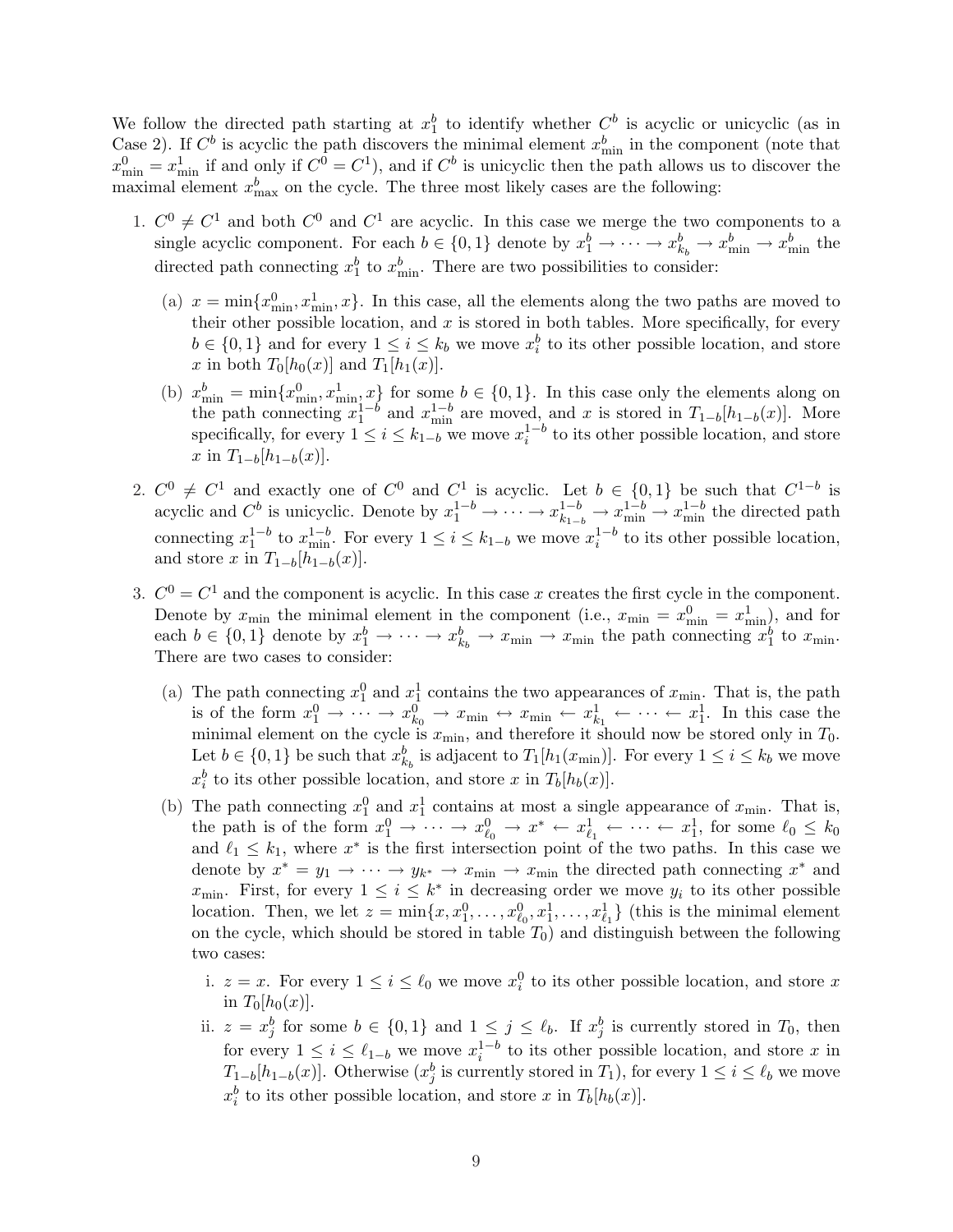In the unlikely event in which an element has to be put in the secondary data structure we do as follows:

- 1.  $C^0 \neq C^1$  and both  $C^0$  and  $C^1$  are unicyclic. Recall that we identified  $x_{\text{max}}^0$  and  $x_{\text{max}}^1$  the maximal elements on the cycles of  $C^0$  and  $C^1$ , respectively. Let  $b \in \{0,1\}$  be such that  $x_{\max}^{1-b} < x_{\max}^b$ . Denote by  $x_1^b \to \cdots \to x_k^b \to x_{\max}^b$  the simple directed path connecting  $x_1^b$ to  $x_{\text{max}}^b$ . For every  $1 \leq i \leq k$  we move  $x_i^b$  to its other possible location, stash  $x_{\text{max}}^b$  in the secondary data structure, and store x in  $T_b[h_b(x)]$ .
- 2.  $C^0 = C^1$  and the component is unicyclic. In this case the connected component already contains a cycle, and x creates an additional cycle. We denote the existing cycle by  $y_1 \rightarrow$  $\cdots \rightarrow y_k \rightarrow y_1$ , and denote the paths connecting  $x_1^0$  and  $x_1^1$  to the existing cycle by  $x_1^0 \rightarrow$  $\cdots \to x_{k_0}^0 \to y_1$  and by  $x_1^1 \to \cdots \to x_{k_1}^1 \to y_\ell$  (for some  $1 \leq \ell \leq k$ ), respectively. Note that we assume without loss of generality that the existing cycle is directed from  $y_1$  to  $y_\ell$ , and note that it is possible that  $x_1^0 = y_1$  or  $x_1^1 = y_\ell$ . There are two possibilities:
	- (a)  $y_1 \neq y_\ell$ . In this case the paths connecting  $x_1^0$  and  $x_1^1$  to the existing cycle do not intersect. Let  $x_{\max} = \max\{x, x_1^0, \dots, x_{k_0}^0, x_1^1, \dots, x_{k_1}^1, y_1, \dots, y_k\}$ . We stash  $x_{\max}$  in the secondary data structure, and distinguish between the following cases:
		- i.  $x_{\text{max}} = x$ . In this case the insertion procedure terminates.
		- ii.  $x_{\text{max}} = x_j^b$  for some  $b \in \{0, 1\}$  and  $1 \le j \le k_b$ . For every  $1 \le i \le j 1$  we move  $x_i^b$ to its other possible location, and store x in  $T_b[h_b(x)]$ .
		- iii.  $x_{\text{max}} = y_j$  for some  $1 \leq j \leq \ell 1$ . For every  $1 \leq i \leq j 1$  we move  $y_i$  to its other possible location (this clears the entry in which  $y_1$  was stored). Let  $x'_{\text{min}} =$  $\min\{x, x_1^0, \ldots, x_{k_0}^0, x_1^0, \ldots, x_{k_1}^1, y_{\ell}, \ldots, y_k\}$  (this is the minimal element on the new cycle, and it should be stored in  $T_0$ ). We distinguish between three cases:
			- $x'_{\text{min}} = x$ . For every  $1 \le i \le k_0$  we move  $x_i^0$ , and store x in  $T_0[h_0(x)]$ .
			- $x'_{\text{min}} = x_t^0$  for some  $1 \le t \le k_0$ . If  $x'_{\text{min}}$  is currently stored in  $T_0$ , then for every  $\ell \leq i \leq k$  we move  $y_i$  to its other possible location, for every  $1 \leq i \leq k_1$  we move  $x_i^1$  to its other possible location, and store x in  $T_1[h_1(x)]$ . Otherwise  $(x'_{\min})$ is currently stored in  $T_1$ ), the for every  $1 \leq i \leq k_0$  we move  $x_i^0$ , and store x in  $T_0[h_0(x)]$ .
			- $x'_{\text{min}} = x_t^1$  for some  $1 \le t \le k_1$ , or  $x'_{\text{min}} = y_t$  for some  $\ell \le t \le k$ . If  $x'_{\text{min}}$  is currently stored in  $T_0$ , then for every  $1 \leq i \leq k_0$  we move  $x_i^0$ , and store x in  $T_0[h_0(x)]$ . Otherwise  $(x'_{\min}$  is currently stored in  $T_1$ ), then for every  $\ell \leq i \leq k$ we move  $y_i$  to its other possible location, for every  $1 \leq i \leq k_1$  we move  $x_i^1$  to its other possible location, and store x in  $T_1[h_1(x)]$ .
		- iv.  $x_{\text{max}} = y_j$  for some  $\ell \leq j \leq k$ . For every  $\ell \leq i \leq j 1$  we move  $y_i$  to its other possible location (this clear the entry in which  $y_\ell$  was stored). Let  $x'_{\text{min}} =$  $\min\{x, x_1^0, \ldots, x_{k_0}^0, x_1^0, \ldots, x_{k_1}^1, y_1, \ldots, y_{\ell-1}\}\$  (this is the minimal element on the new cycle, and it should be stored in  $T_0$ ). We distinguish between three cases:
			- $x'_{\text{min}} = x$ . For every  $1 \leq i \leq \ell 1$  we move  $y_i$  to its other possible location, for every  $1 \leq i \leq k_0$  we move  $x_i^0$  to its other possible location, and store x in  $T_0[h_0(x)]$ .
			- $x'_{\text{min}} = x_t^1$  for some  $1 \le t \le k_1$ . If  $x'_{\text{min}}$  is currently stored in  $T_0$ , then for every  $1 \leq i \leq \ell - 1$  we move  $y_i$  to its other possible location, for every  $1 \leq i \leq k_0$  we move  $x_i^0$  to its other possible location, and store x in  $T_0[h_0(x)]$ . Otherwise  $(x'_{\min})$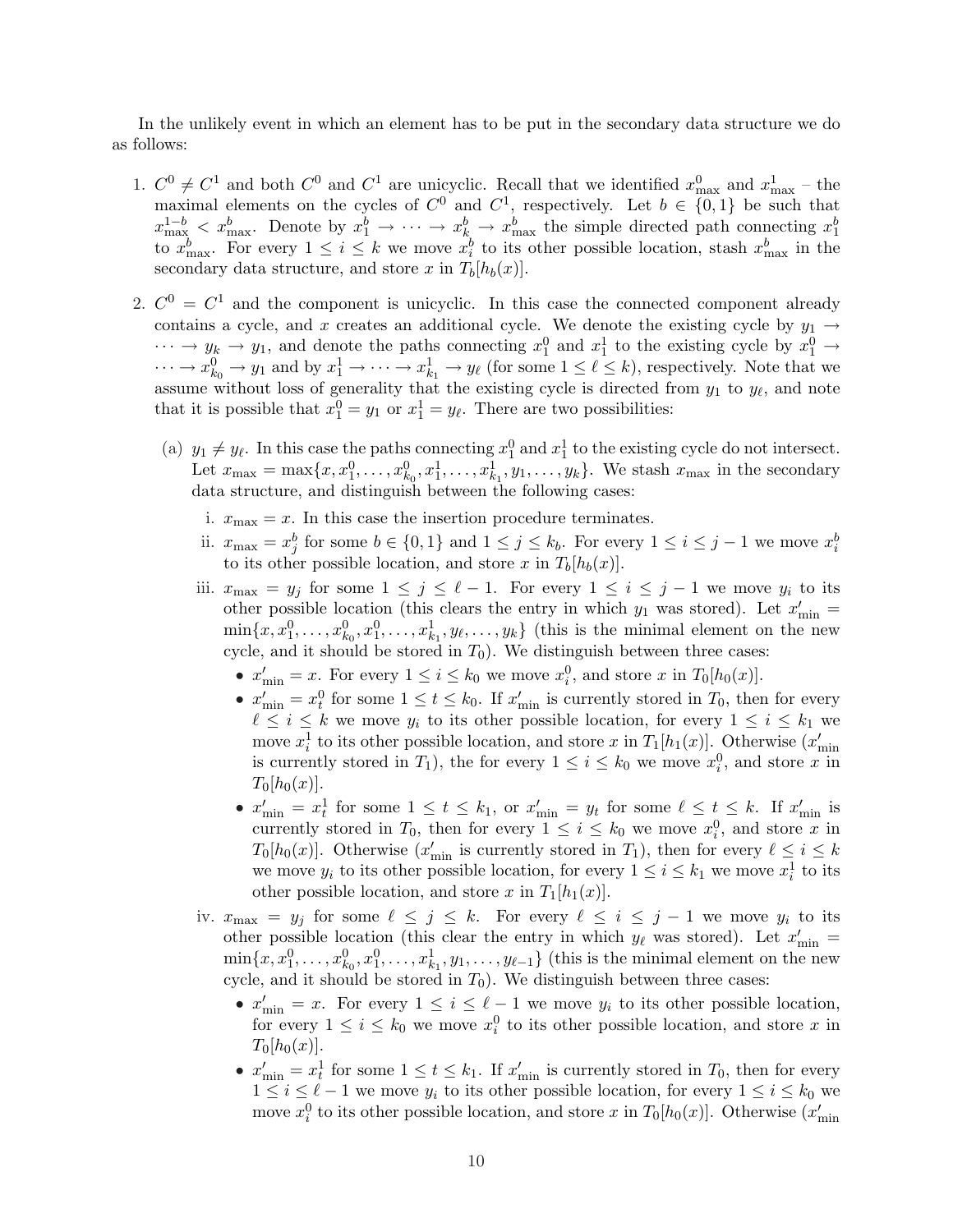is currently stored in  $T_1$ ), then for every  $1 \leq i \leq k_1$  we move  $x_i^1$  to its other possible location, and store x in  $T_1[h_1(x)]$ .

- $x'_{\text{min}} = x_t^0$  for some  $1 \le t \le k_0$ , or  $x'_{\text{min}} = y_t$  for some  $1 \le t \le \ell 1$ . If  $x'_{\text{min}}$  is currently stored in  $T_0$ , then for every  $1 \leq i \leq k_1$  we move  $x_i^1$  to its other possible location, and store x in  $T_1[h_1(x)]$ . Otherwise  $(x'_{\text{min}}$  is currently stored in  $T_1$ ), then for every  $1 \leq i \leq \ell - 1$  we move  $y_i$  to its other possible location, for every  $1 \leq i \leq k_0$  we move  $x_i^0$  to its other possible location, and store x in  $T_0[h_0(x)]$ .
- (b)  $y_1 = y_\ell$ . In this case the paths connecting  $x_1^0$  and  $x_1^1$  to the existing cycle intersect. Denote by  $x^*$  their first intersection point. Note that either  $x^* = y_1$  or that  $x^* = x_{\ell_0}^0 = x_{\ell_1}^1$ for some  $\ell_0 \le k_0$  and  $\ell_1 \le k_1$ . Let  $x_{\max} = \max\{x, x_1^0, \ldots, x_{\ell_0-1}^0, x_1^1, \ldots, x_{\ell_1-1}^1, y_1, \ldots, y_k\}.$ We stash  $x_{\text{max}}$  in the secondary data structure, and distinguish between the following cases:
	- i.  $x_{\text{max}} = x$ . In this case the insertion procedure terminates.
	- ii.  $x_{\text{max}} = x_j^b$  for some  $b \in \{0, 1\}$  and  $1 \le j \le \ell_b 1$ . For every  $1 \le i \le j 1$  we move  $x_i^b$  to its other possible location, and store x in  $T_b[h_b(x)]$ .
	- iii.  $x_{\text{max}} = y_j$  for some  $1 \leq j \leq k$ . Denote by  $x^* = x_1^* \to \cdots \to x_{k^*}^* \to y_1$  the directed path connecting  $x^*$  to  $y_1$ . For every  $1 \leq i \leq j-1$  we move  $y_i$  to its other possible location, and for every  $1 \leq i \leq k^*$  we move  $x_i^*$  to its other possible location. Now, let  $x'_{\min} = \min\{x, x_1^0, \dots, x_{\ell_0-1}^0, x_1^1, \dots, x_{\ell_1-1}^1\}$  (this is the minimal element on the new cycle, and it should be stored in  $T_0$ ). We distinguish between two cases:
		- $x'_{\text{min}} = x$ . For every  $1 \leq i \leq \ell_0 1$  we move  $x_i^0$  to its other possible location, and store x in  $T_0[h_0(x)]$ .
		- $x'_{\text{min}} = x_j^b$  for some  $b \in \{0,1\}$  and  $1 \le j \le \ell_b 1$ . If  $x'_{\text{min}}$  is currently stored in  $T_0$ , then for every  $1 \leq i \leq \ell_{1-b}$  we move  $x_i^{1-b}$  to its other possible location, and store x in  $T_{1-b}[h_{1-b}(x)]$ . Otherwise  $(x'_{\min})$  is currently stored in  $T_1$ ), then for every  $1 \leq i \leq \ell_b - 1$  we move  $x_i^b$  to its other possible location, and store x in  $T_b[h_b(x)]$ .

#### 3.3 The Deletion Procedure

The deletion procedure takes advantage of the additional pointer stored in each entry. Recall that these pointers form a cyclic list of all the elements of a connected component. Note that since the expected size of a connected component is constant, and the expected size of the secondary data structure is constant as well, a straightforward way of deleting an element is to retrieve all the elements in its connected component, reinsert them without the deleted element, and then reinsert all the elements that are stashed in the secondary data structure. This would result in expected amortized constant deletion time. In practice, however, it is desirable to minimize the amount of memory manipulations. In what follows we detail a more refined procedure, which although share the same asymptotic performance, it is much more sensible in practice.

Given an element  $x \in \mathcal{U}$  we execute the lookup procedure to verify that x is indeed stored. If x is stashed in the secondary data structure, we just delete x from the secondary data structure. In the more interesting case, where  $x$  is stored in one of the tables, the connected component  $C$  of  $x$  is either acyclic or unicyclic. As in the insertion procedure, we follow the directed path starting at  $T_0[h_0(x)]$  either until we reach an element that appears twice, or until we detect a cycle. The canonical representation guarantees that in the first case the component is acyclic (and the element that appears twice is  $x_{\text{min}}$ ), and in the second case the component is unicyclic (and we are able to identify whether  $x$  is part of its cycle). There are four possible cases to consider: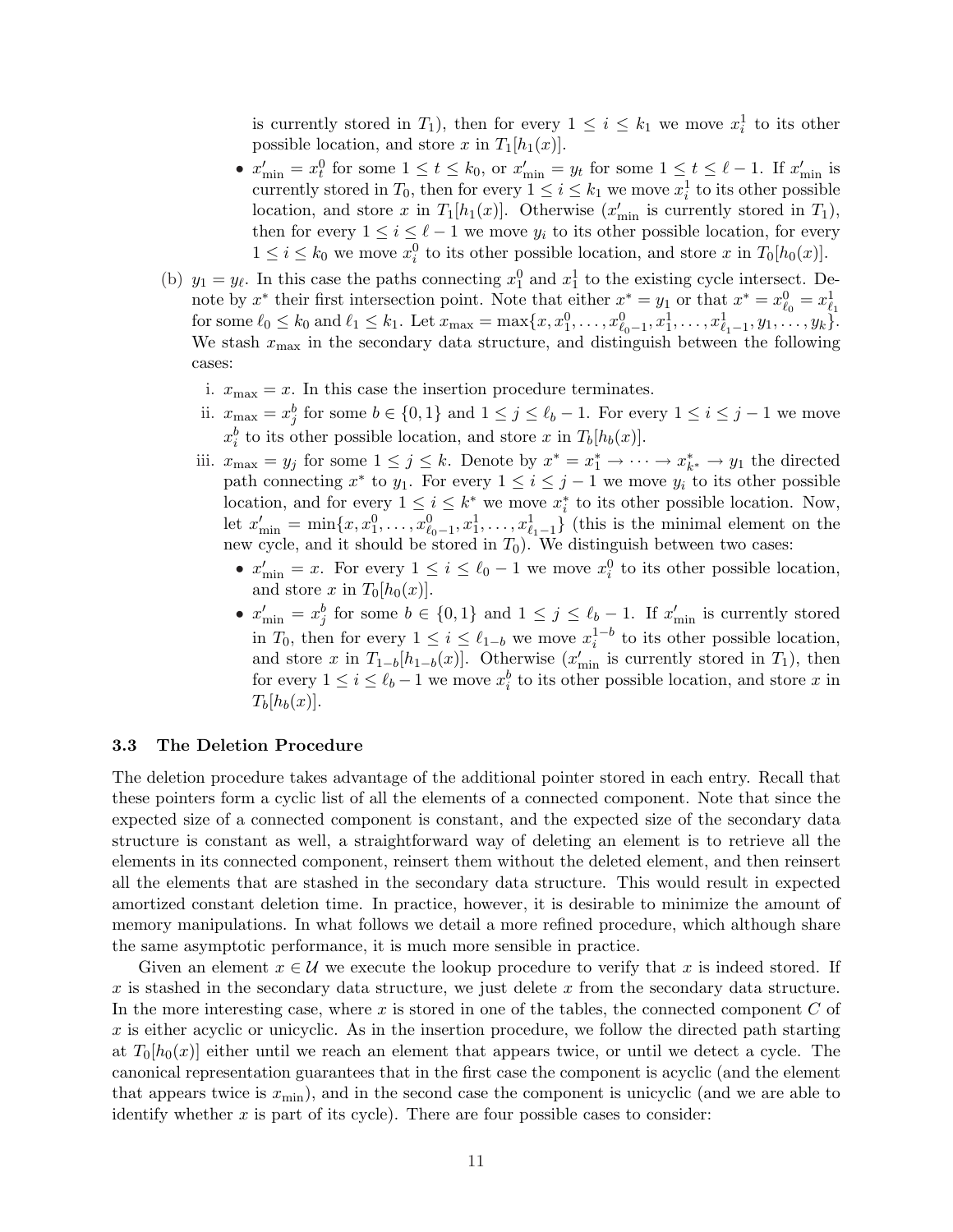Case 1: C is acyclic and  $x \neq x_{\min}$ . In this case we split C to two acyclic connected components  $C^0$  and  $C^1$ . An element belongs to  $C^0$  if the directed path connecting it to  $x_{\text{min}}$  does not go through x. All the other elements belong to  $C^1$ .

Note that  $x_{\text{min}}$  is the minimal element in  $C^0$ , and is already stored in both tables. We identify the minimal element in  $C^1$  as follows. We follow the linked list of elements starting from  $x_{\min}$ , and denote by  $x_{\min}^1$  the first element on that list which is different from x, and for which x belongs to the directed path connecting it to  $x_{\text{min}}$  (it is possible that there is no such element, and in this case we delete x and update the linked list). This process discovers the directed path connecting  $x_{\min}^1$ to x, denoted  $x_{\min}^1 \to x_1 \to \cdots \to x_k \to x$ . For every  $1 \leq i \leq k$  we move  $x_i$  to its other possible location (note that this deletes x), and store  $x_{\min}^1$  in both tables. Finally, we update the linked lists of the two components.

Case 2: C is acyclic and  $x = x_{\min}$ . In this case we again split C to two acyclic connected components  $C^0$  and  $C^1$ . The element x is the minimal element in an acyclic component, and therefore it is stored in both tables. We denote its two appearances by  $x^0$  and  $x^1$ . An element belongs to  $C^0$  if the directed path connecting it to  $x^0$  does not go through  $x^1$ . All the other elements belong to  $C^1$ . That is, an element belongs to  $C^1$  if the directed path connecting it to  $x^1$  does not go through  $x^0$ .

For each  $b \in \{0,1\}$  we continue as follows. We follow the linked list of elements starting from  $x^b$ , and denote by  $x_{\min}^b$  the first element on that list which belongs to  $C^b$  (it is possible that there is no such element, and in this case we delete  $x^b$  and update the linked list). This process discovers the directed path connecting  $x_{\min}^b$  to  $x^b$ , denoted  $x_{\min}^b \to x_1^b \to \cdots \to x_{k_b}^b \to x^b$ . For every  $1 \le i \le k_b$ we move  $x_i^b$  to its other possible location (note that this deletes  $x^b$ ), and store  $x_{\min}^b$  in both tables. Finally, we update the linked lists of the two components.

Case 3: C is unicyclic and x is part of its cycle. In this case C remains connected when x is deleted. In addition, if there are any stashed elements that belong to  $C$ , the minimal such element should be removed from the secondary data structure and inserted using the insertion procedure.

More specifically, by following the linked list starting from  $x$  we locate the minimal element  $x_{\text{min}}$  currently stored in C (if x is the minimal element than we denote by  $x_{\text{min}}$  the first element larger than x). Claim [3.2](#page-7-1) guarantees that there is a directed path connecting  $x_{\text{min}}$  to x. Denote this path by  $x_{\min} \to x_1 \to \cdots \to x_k \to x$ . For every  $1 \leq i \leq k$  we move  $x_i$  to its other possible location (note that this deletes  $x$ ), and store  $x_{\min}$  in both tables. We then update the linked list of the component. Finally, if there are stashed elements that belong to this component, we execute the insertion procedure with the minimal such element.

Case 4: C is unicyclic and x is not part of its cycle. In this case we split C to an acyclic component  $C^0$  and a unicyclic component  $C^1$ . An element belongs to  $C^0$  if the directed path connecting it to the cycle goes through x. All the other elements belong to  $C^1$ .

We identify the minimal element in  $C^0$  as follows. We follow the linked list of elements starting from x, and denote by  $x_{\min}^0$  the first element on that list which is different from x, and for which x belongs to the directed path connecting it to the cycle (it is possible that there is no such element, and in this case we delete  $x$  and update the linked list). This process discovers the directed path connecting  $x_{\min}^0$  to x, denoted  $x_{\min}^0 \to x_1 \to \cdots \to x_k \to x$ . For every  $1 \leq i \leq k$  we move  $x_i$  to its other possible location (note that this deletes x), and store  $x_{\min}^0$  in both tables. We then update the linked lists of the two components. Finally, if there are stashed elements that belong to  $C^0$ , we execute the insertion procedure with the minimal such element.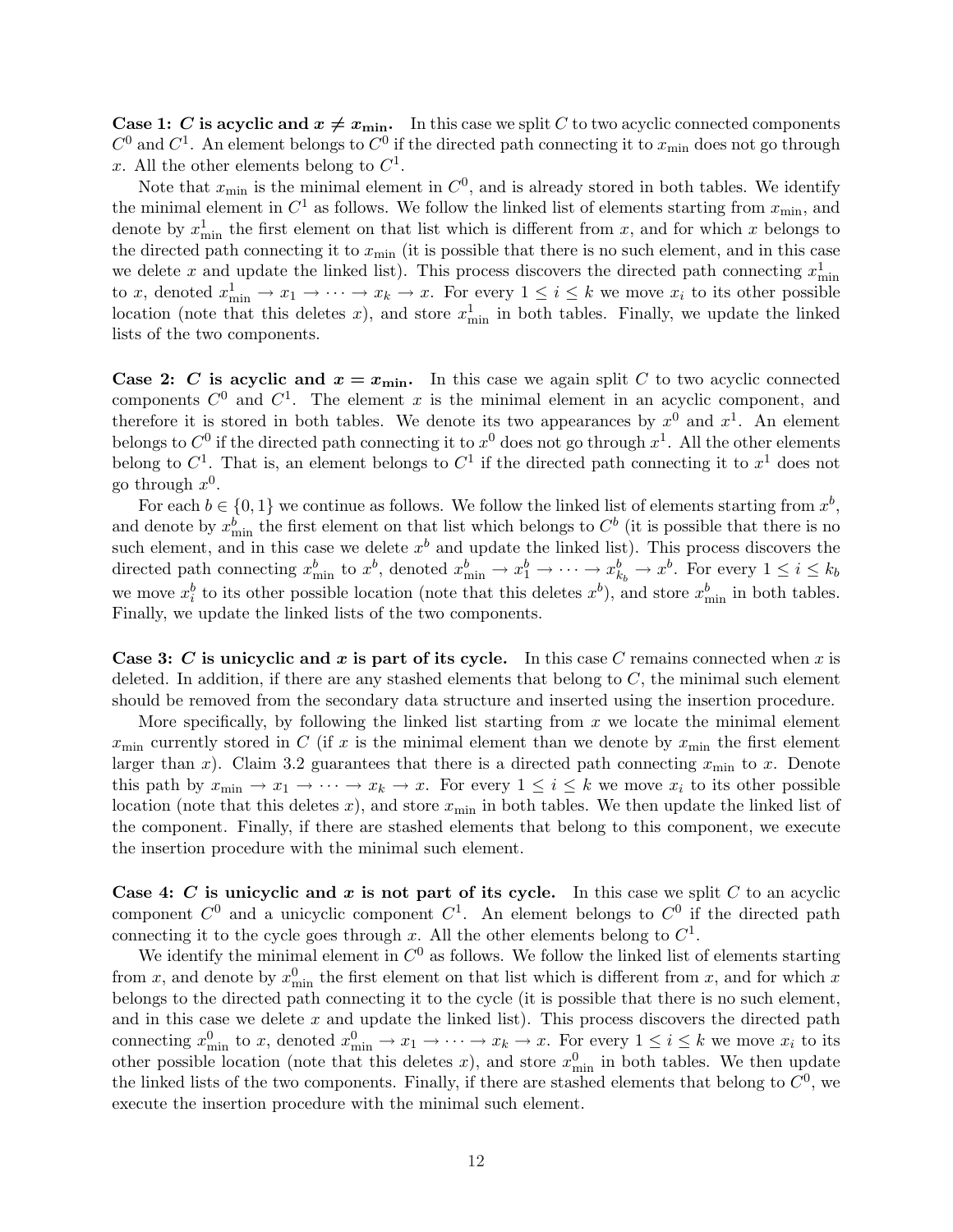## <span id="page-13-0"></span>4 The Secondary Data Structure

In this section we propose several possible instantiations for the secondary data structure. As discussed in Section [1.3,](#page-3-0) the secondary data structure can be any strongly history-independent data structure. Recall that Lemma [1.3](#page-5-1) implies in particular that the expected number of stashed elements is constant, and with overwhelming probability there are no more than  $\log n$  stashed elements. Thus, the secondary data structure is essentially required to store only a very small number of elements. Furthermore, since the secondary data structure is probed every time a lookup is performed, it is likely to reside most of the time in the cache, and thus impose a minimal cost.

The practical choice. The most practical approach is instantiating the secondary data structure with a sorted list. A sorted list is probably the simplest data structure which is strongly history independent. When a sorted list contains at most s elements, insertions and deletions are performed in time  $O(s)$  in the worst case, and lookups are performed in time  $O(\log s)$  in the worst case. In turn, instantiated with a sorted list, our data structure supports insertions, deletions, and membership queries in expected constant time. Moreover, Lemma [1.3](#page-5-1) implies that the probability that a lookup requires more than k probes is at most  $O(n^{-2^k})$ .

Constant worst case lookup time. We now propose two instantiations that guarantee constant lookup time in the *worst case*. We note that these instantiations result in a rather theoretical impact, and in practice we expect a sorted list to perform much better.

One possibility is using the strongly history-independent data structure of Blelloch and Golovin [\[5\]](#page-15-4), and in this case our data structure supports insertions and deletions in expected constant time, and membership queries in worst case constant time. Another possibility is using any deterministic perfect hash table with constant lookup time. On every insertion and deletion we reconstruct the hash table, and since its construction is deterministic, the resulting data structure is strongly history independent. The repeated reconstruction allows us to use a static hash table (instead of a dynamic hash table), and in this case the construction time of the table determines the insertion and deletion time. Perfect hash tables with such properties were suggested by Alon and Naor [\[1\]](#page-15-11), Miltersen [\[19\]](#page-16-9), and Hagerup, Miltersen and Pagh [\[13\]](#page-15-12). Asymptotically, the construction of Hagerup et al. is the most efficient one, and provides an  $O(s \log s)$  construction time on s elements. Instantiated with their construction, our data structure supports insertions and deletion in expected constant time, and membership queries in worst case constant time.

#### <span id="page-13-1"></span>5 Efficiency Analysis

In this section we examine the efficiency of our data structure, in terms of its update time, lookup time, and memory utilization. The lookup operation, as specified in Section [3,](#page-6-0) requires probing both tables and performing a lookup in the secondary data structure. As in cuckoo hashing, probing the tables requires only two memory accesses (which are independent and can be performed in parallel). The secondary data structure, as described in Section [4,](#page-13-0) can be chosen to support membership queries in constant time in the worst case. Furthermore, with high probability the secondary data structure contains only a very small number of elements, and can therefore reside in the cache. In this case the lookup time is dominated by the time required for probing the two tables. Moreover, we note that with high probability (see Lemma [1.3\)](#page-5-1), the secondary storage does not contain any elements, and therefore the lookup procedure only probes the two tables. We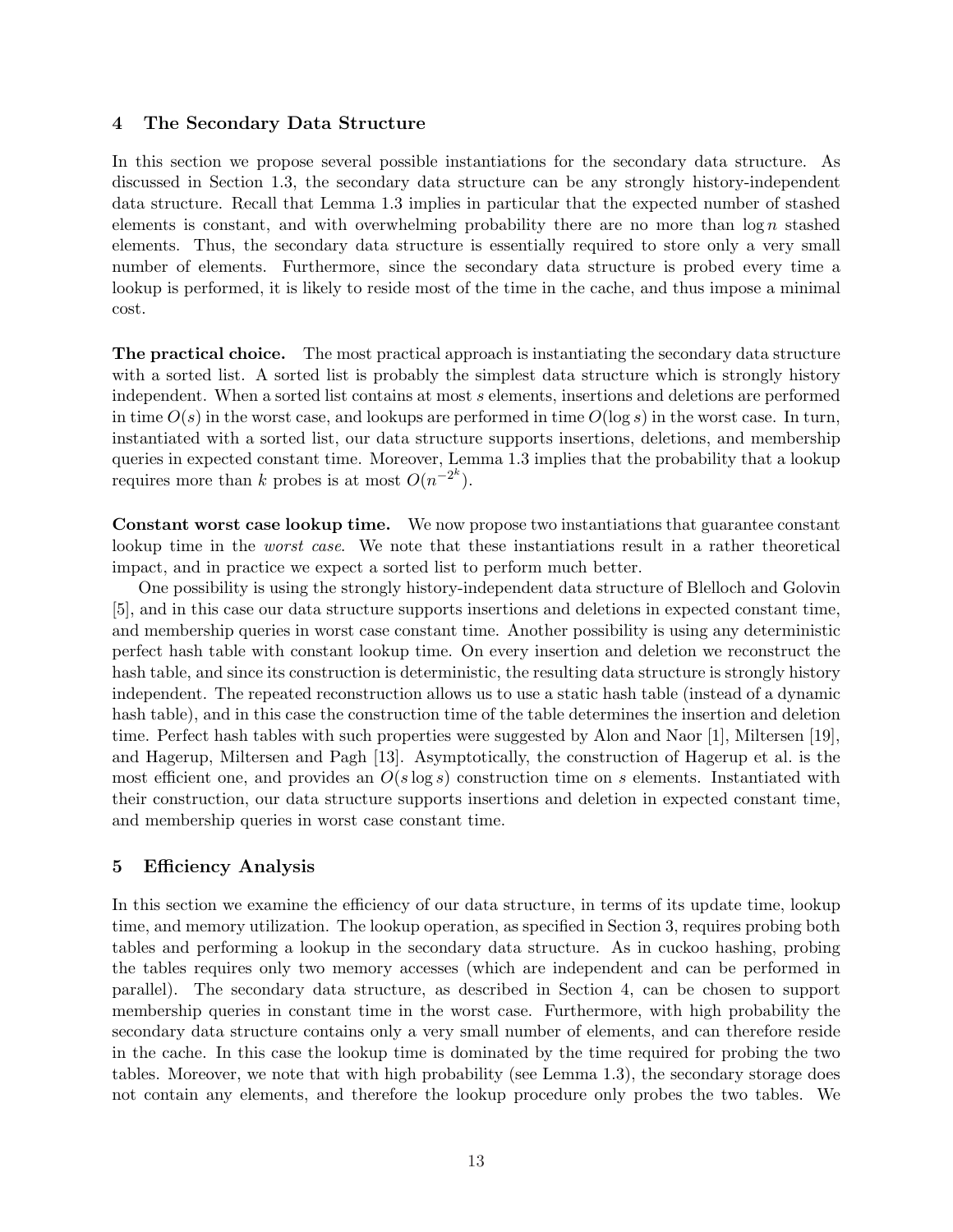conclude that the lookup time is basically similar to that of cuckoo hashing, shown in [\[25\]](#page-16-0) to be very efficient.

The running time analysis of the insertion and deletion procedures is based on bounds on the size of a connected component and on the number of elements in the secondary data structure. Both the insertion and the deletion procedure involve at most two scans of the relevant connected component or the secondary data structure, and thus are linear in the size of the connected component and of the number of stashed elements. Lemmata [1.2](#page-4-0) and [1.3](#page-5-1) imply that the expected running time is a small constant.

The memory utilization of the our construction is identical to that of cuckoo hashing when supporting only insertions and membership queries – the number of elements should be less than half of the total number of table entries. The extra pointer needed for supporting deletions reduces the memory utilization to 25% under the conservative assumption that a pointer occupies the same amount of space as a key. If a pointer is actually shorter than a key, the space utilization improves accordingly.

## <span id="page-14-0"></span>6 Concluding Remarks

On using  $O(\log n)$ -wise independent hash functions. One possible drawback of our construction, from a purely theoretical point of view, is that we assume the availability of truly random hash functions, while the constructions of Blelloch and Golovin assume  $O(\log n)$ -wise independent hash functions (when guaranteeing worst case constant lookup time) or 5-wise independent hash functions (when guaranteeing expected constant lookup time). Nevertheless, simulations (see, for example, [\[25\]](#page-16-0)) give a strong evidence that simple heuristics work for the choice of the hash functions as far as cuckoo hashing is concerned (Mitzenmacher and Vadhan [\[20\]](#page-16-10) provide some theoretical justification). Thus we expect our scheme to be efficient in practice.

Our construction can be instantiated with  $O(\log n)$ -wise independent hash functions, and still provide the same performance guarantees for insertions, deletions, and membership queries. However, in this case the bound on the number of stashed elements is slightly weaker than that stated in Lemma [1.3.](#page-5-1) Nevertheless, rather standard probabilistic arguments can be applied to argue that (1) the expected number of stashed elements is constant, and (2) the expected size of a connected component in the cuckoo graph is constant.

Alternatively, our construction can be instantiated with the highly efficient hash functions of Dietzfelbinger and Woelfel [\[9\]](#page-15-13) (improving the constructions of Siegel [\[28\]](#page-16-11) and Ostlin and Pagh [\[24\]](#page-16-12)). These hash functions are almost  $n^{\delta}$ -wise independent with high probability (for some constant  $0 < \delta < 1$ , can be evaluated in constant time, and each function can be described using only  $O(n)$ memory words. One possible drawback of this approach is that the distance to  $n^{\delta}$ -independence is only polynomially small.

Memory utilization. Our construction achieves memory utilization of essentially 50% (as in cuckoo hashing), and of 25% when supporting deletions. More efficient variants of cuckoo hashing [\[8,](#page-15-14) [11,](#page-15-15) [26\]](#page-16-13) circumvent the 50% barrier and achieve better memory utilization by either using more than two hash functions, or storing more than one element in each entry. It would be interesting to transform these variants to history-independent data structures while essentially preserving their efficiency.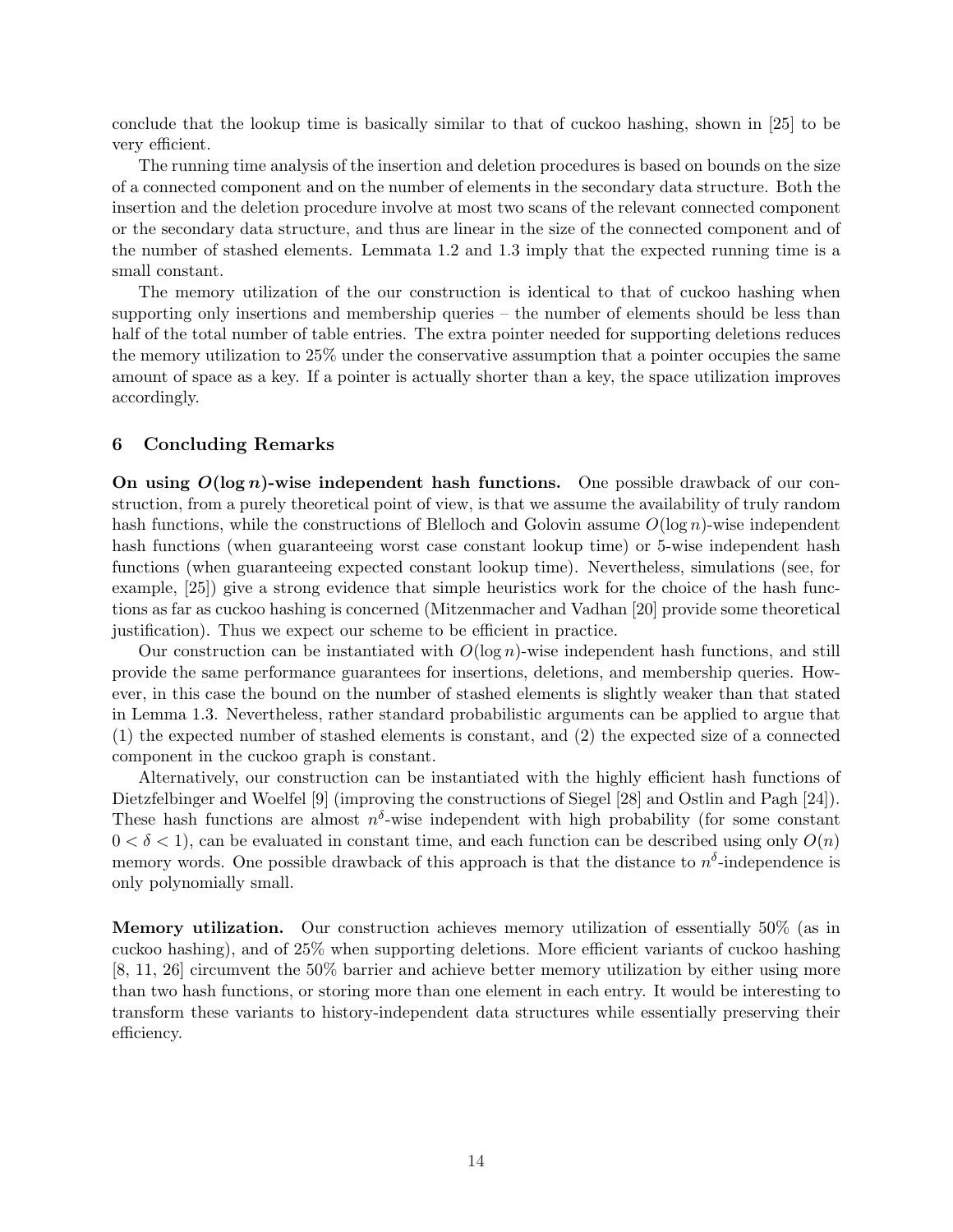## References

- <span id="page-15-11"></span>[1] N. Alon and M. Naor. Derandomization, witnesses for Boolean matrix multiplication and construction of perfect hash functions. Algorithmica, 16(4-5):434–449, 1996.
- <span id="page-15-1"></span>[2] M. Bellare, O. Goldreich, and S. Goldwasser. Incremental cryptography: The case of hashing and signing. In Advances in Cryptology - CRYPTO '94, pages 216–233, 1994.
- <span id="page-15-2"></span>[3] M. Bellare, O. Goldreich, and S. Goldwasser. Incremental cryptography and application to virus protection. In Proceedings of the 27th Annual ACM Symposium on Theory of Computing, pages 45–56, 1995.
- <span id="page-15-3"></span>[4] J. Bethencourt, D. Boneh, and B. Waters. Cryptographic methods for storing ballots on a voting machine. In Proceedings of the 14th Network and Distributed System Security Symposium, pages 209–222, 2007.
- <span id="page-15-4"></span>[5] G. E. Blelloch and D. Golovin. Strongly history-independent hashing with applications. In Proceedings of the 48th Annual IEEE Symposium on Foundations of Computer Science, pages 272–282, 2007.
- <span id="page-15-8"></span>[6] N. Buchbinder and E. Petrank. Lower and upper bounds on obtaining history-independence. Information and Computation, 204(2):291–337, 2006.
- <span id="page-15-7"></span>[7] M. Dietzfelbinger, A. R. Karlin, K. Mehlhorn, F. M. auf der Heide, H. Rohnert, and R. E. Tarjan. Dynamic perfect hashing: Upper and lower bounds. SIAM Journal on Computing, 23(4):738–761, 1994.
- <span id="page-15-14"></span>[8] M. Dietzfelbinger and C. Weidling. Balanced allocation and dictionaries with tightly packed constant size bins. Theoretical Computer Science, 380(1-2):47–68, 2007.
- <span id="page-15-13"></span>[9] M. Dietzfelbinger and P. Woelfel. Almost random graphs with simple hash functions. In Proceedings of the 35th Annual ACM Symposium on Theory of Computing, pages 629–638, 2003.
- <span id="page-15-5"></span>[10] U. Erlingsson, M. Manasse, and F. McSherry. A cool and practical alternative to traditional ´ hash tables. In Proceedings of the 7th Workshop on Distributed Data and Structures, 2006.
- <span id="page-15-15"></span>[11] D. Fotakis, R. Pagh, P. Sanders, and P. G. Spirakis. Space efficient hash tables with worst case constant access time. Theory of Computing Systems, 38(2):229–248, 2005.
- <span id="page-15-6"></span>[12] M. L. Fredman, J. Komlós, and E. Szemerédi. Storing a sparse table with  $O(1)$  worst case access time. Journal of the ACM, 31(3):538–544, 1984.
- <span id="page-15-12"></span>[13] T. Hagerup, P. B. Miltersen, and R. Pagh. Deterministic dictionaries. Journal of Algorithms, 41(1):69–85, 2001.
- <span id="page-15-0"></span>[14] J. D. Hartline, E. S. Hong, A. E. Mohr, W. R. Pentney, and E. Rocke. Characterizing history independent data structures. Algorithmica, 42(1):57–74, 2005.
- <span id="page-15-9"></span>[15] S. Janson, T. Łuczak, and A. Ruciński. *Random Graphs*. Wiley-Interscience, 2000.
- <span id="page-15-10"></span>[16] A. Kirsch, M. Mitzenmacher, and U. Wieder. More robust hashing: Cuckoo hashing with a stash. To appear in Proceedings of the 16th Annual European Symposium on Algorithms, 2008.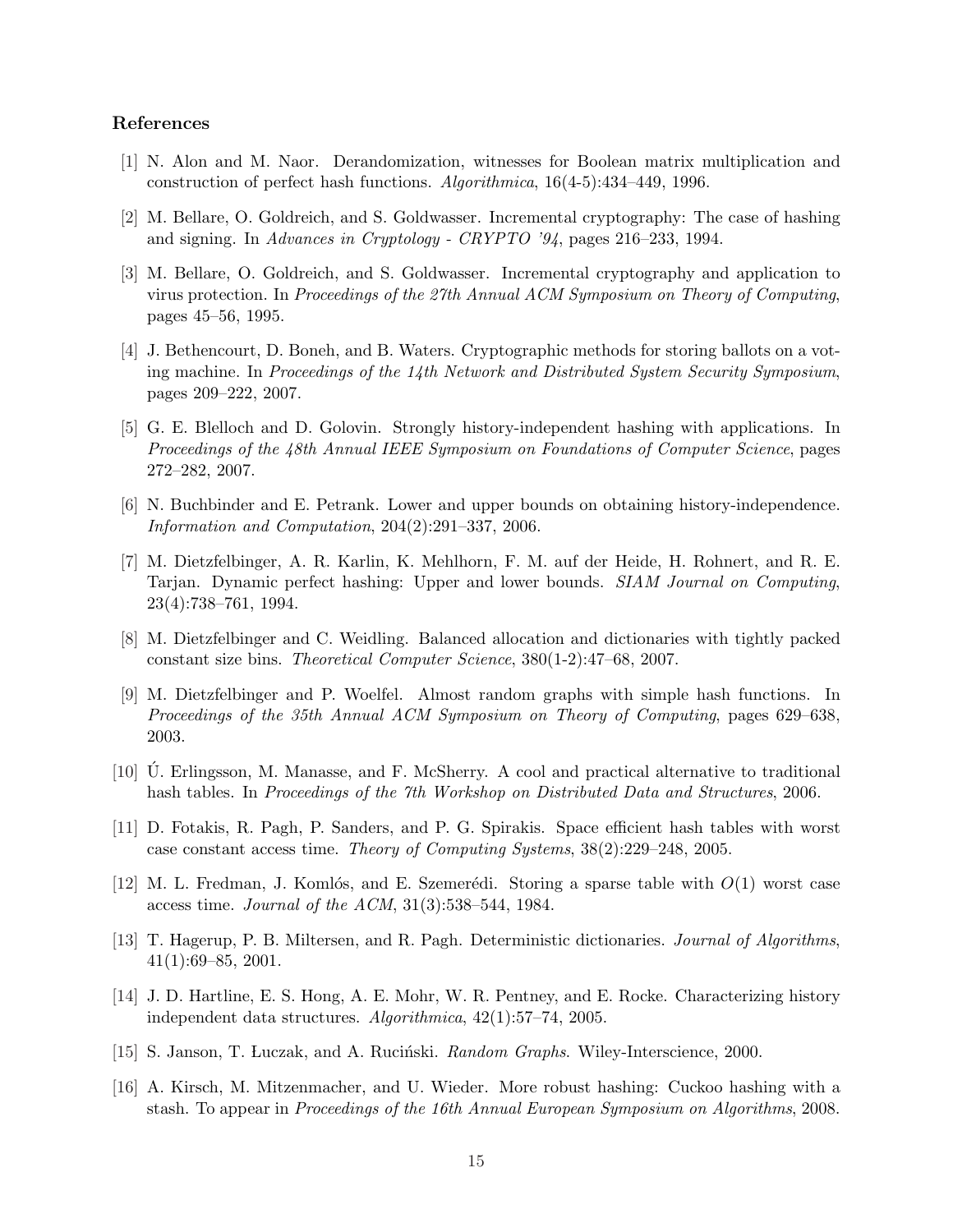- <span id="page-16-7"></span>[17] R. Kutzelnigg. Bipartite random graphs and cuckoo hashing. In Proceedings of the 4th Colloquium on Mathematics and Computer Science, pages 403–406, 2006.
- <span id="page-16-2"></span>[18] D. Micciancio. Oblivious data structures: Applications to cryptography. In Proceedings of the 29th Annual ACM Symposium on the Theory of Computing, pages 456–464, 1997.
- <span id="page-16-9"></span>[19] P. B. Miltersen. Error correcting codes, perfect hashing circuits, and deterministic dynamic dictionaries. In Proceedings of the 9th Annual ACM-SIAM Symposium on Discrete Algorithms. pages 556–563, 1998.
- <span id="page-16-10"></span>[20] M. Mitzenmacher and S. Vadhan. Why simple hash functions work: Exploiting the entropy in a data stream. In Proceedings of the 19th Annual ACM-SIAM Symposium on Discrete Algorithms, pages 746–755, 2008.
- <span id="page-16-3"></span>[21] D. Molnar, T. Kohno, N. Sastry, and D. Wagner. Tamper-evident, history-independent, subliminal-free data structures on PROM storage -or- How to store ballots on a voting machine (extended abstract). In Proceedings of the IEEE Symposium on Security and Privacy, pages 365–370, 2006. The full version is available from the Cryptology ePrint Archive, Report 2006/081.
- <span id="page-16-4"></span>[22] T. Moran, M. Naor, and G. Segev. Deterministic history-independent strategies for storing information on write-once memories. In Proceedings of the 34th International Colloquium on Automata, Languages and Programming, pages 303–315, 2007.
- <span id="page-16-1"></span>[23] M. Naor and V. Teague. Anti-persistence: History independent data structures. In Proceedings of the 33rd Annual ACM Symposium on Theory of Computing, pages 492–501, 2001.
- <span id="page-16-12"></span>[24] A. Ostlin and R. Pagh. Uniform hashing in constant time and linear space. In Proceedings of the 35th Annual ACM Symposium on Theory of Computing, pages 622–628, 2003.
- <span id="page-16-0"></span>[25] R. Pagh and F. F. Rodler. Cuckoo hashing. Journal of Algorithms, 51(2):122–144, 2004.
- <span id="page-16-13"></span>[26] R. Panigrahy. Efficient hashing with lookups in two memory accesses. In Proceedings of the 16th Annual ACM-SIAM Symposium on Discrete Algorithms, pages 830–839, 2005.
- <span id="page-16-5"></span>[27] K. A. Ross. Efficient hash probes on modern processors. In Proceedings of the 23nd International Conference on Data Engineering, pages 1297–1301, 2007.
- <span id="page-16-11"></span>[28] A. Siegel. On universal classes of fast high performance hash functions, their time-space tradeoff, and their applications. In Proceedings of the 30th Annual IEEE Symposium on Foundations of Computer Science, pages 20–25, 1989.
- <span id="page-16-6"></span>[29] M. Zukowski, S. Héman, and P. A. Boncz. Architecture conscious hashing. In 2nd International Workshop on Data Management on New Hardware, page 6, 2006.

## <span id="page-16-8"></span>A Proof of History Independence

In this section we prove that our data structure is history independent by showing that it has the canonical representation described in Section [3.1.](#page-6-2) We fix two hash functions  $h_0, h_1 : U \rightarrow$  $\{0, \ldots, r-1\}$ , and a sequence of insert and delete operations  $\sigma_1, \ldots, \sigma_m$ . We prove by induction on  $1 \leq i \leq k$  that after performing  $\sigma_i$  the data structure has the canonical representation. This essentially reduces to proving that if the data structure is in the canonical representation and an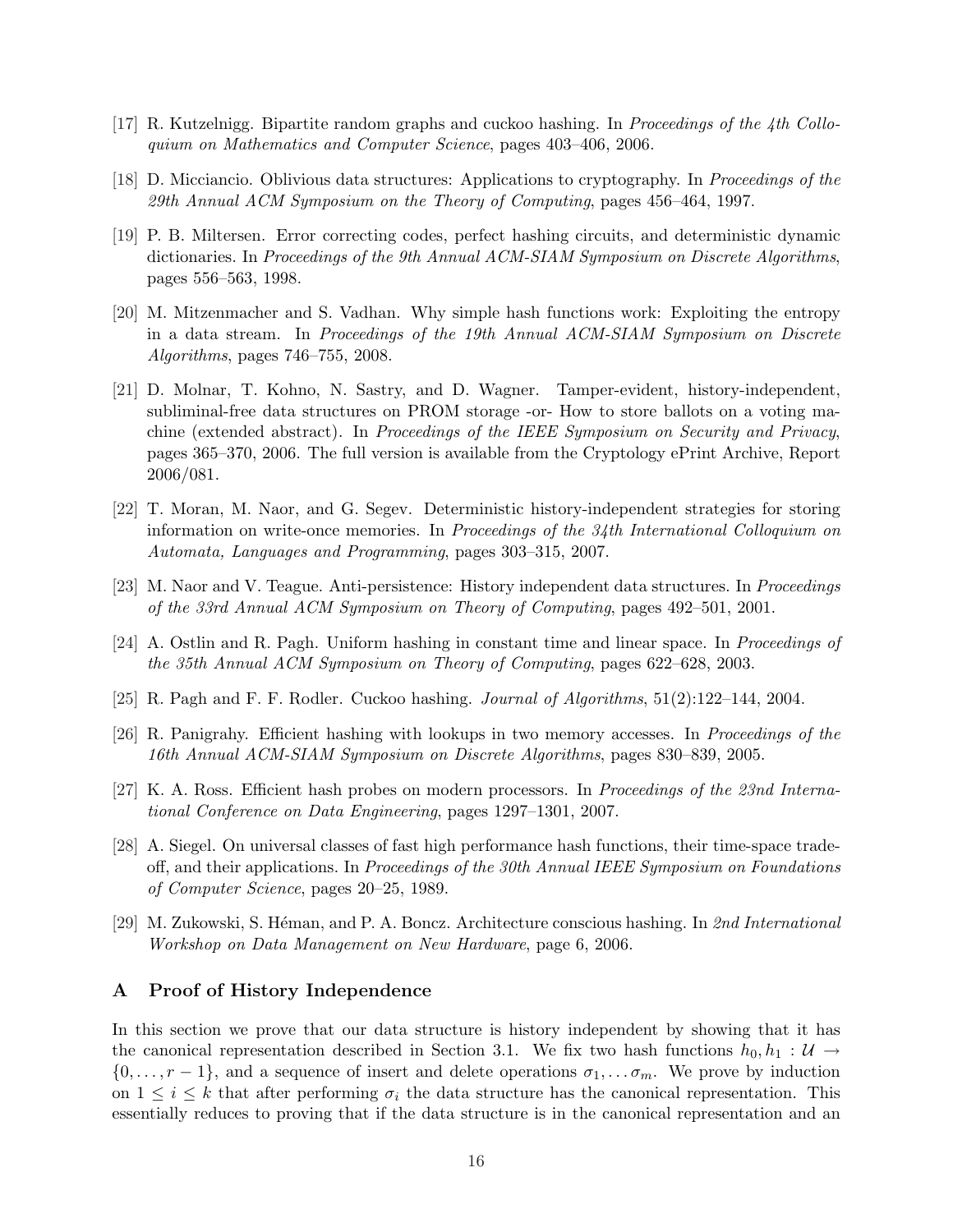operation is performed, then the canonical representation is not violated. In addition, note that the insertion and deletion procedures affect only a single connected component, and therefore the analysis can focus on a single connected component. In what follows we deal separately with insertions and deletions.

## <span id="page-17-0"></span>A.1 History Independence of Insertions

As in the insertion procedure, when inserting an element  $x \in \mathcal{U}$  there are four possible cases to consider.

Case 1:  $T_0[h_0(x)] = \perp$  and  $T_1[h_1(x)] = \perp$ . In this case a new connected component is created. This component is acyclic, and x is its minimal element. We store x in both  $T_0[h_0(x)]$  and  $T_1[h_1(x)]$ , and this corresponds to the canonical representation of the component.

Case 2:  $T_0[h_0(x)] \neq \perp$  and  $T_1[h_1(x)] = \perp$ . In this case x is added to an existing connected component, and x does not create a new cycle in this component. Therefore, the set of stashed elements of the component does not change. If the component is acyclic and  $x$  is larger than the minimal element of the component, then x is stored in  $T_1[h_1(x)]$ . If the component is acyclic and x is smaller than the minimal element, then  $x$  is stored in both tables and there is only one possible way of storing all the other elements. Finally, if the component is unicyclic then x is stored in  $T_1[h_1(x)]$ . In addition, we did not move any elements that are on the cycle, and therefore the minimal element on the cycle is still stored in  $T_0$ . Thus, in all three cases the canonical representation is not violated.

Case 3:  $T_0[h_0(x)] = \perp$  and  $T_1[h_1(x)] \neq \perp$ . See the previous case.

Case 4:  $T_0[h_0(x)] \neq \perp$  and  $T_1[h_1(x)] \neq \perp$ . In this case x either merges two connected components, or create a new cycle in an existing component. There are five possible subcases to consider:

- 1. Merging two acyclic components. The new component is acyclic as well, and its minimal is either the minimal element of the first component, the minimal element of the second component, or x. The procedure identifies the minimal element, which is then stored in both tables, and there is only one possible way of storing all the other elements.
- 2. Merging an acyclic component with a unicyclic component. In this case  $x$  creates a single unicyclic component. Note that  $x$  is not on the cycle of this component, and therefore the set of stashed elements of the new component is the same as that of the unicyclic component. The procedure stores  $x$  in the acyclic component, and moves all elements on the directed path from x to the minimal element of the acyclic component to their other possible location. The result is that the minimal element of the acyclic component is now stored in only one of the tables. In addition, we did not move any elements on the cycle of the unicyclic component, and therefore the minimal element on the cycle is still stored in  $T_0$ .
- 3. Merging two unicyclic components. The set of stashed elements of the new component is the union of the corresponding sets of the two components, including the maximal element on the two cycles of the components (these are disjoint cycles, which do not contain  $x$ ). The insertion procedure identifies the maximal element on the two cycles, and stash it in the secondary data structure. Then,  $x$  is inserted by moving all the elements on the directed path that leads to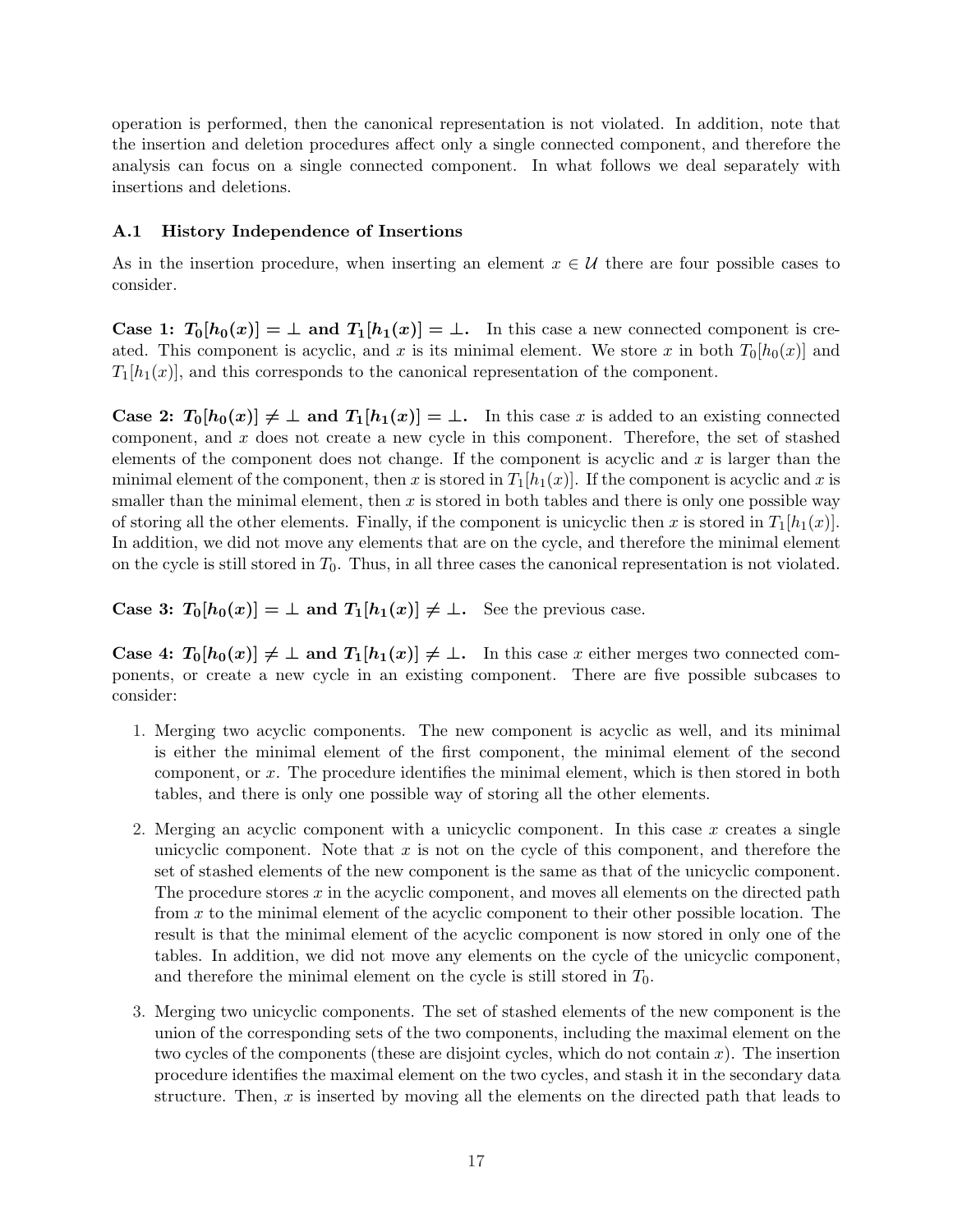the stashed element. Note that we did not move any elements on the remaining cycle, and therefore the minimal element on that cycle is still stored in  $T_0$ .

- 4. Creating a cycle in an acyclic component. In this case there are two directed paths connecting the two possible locations of  $x$  to the minimal element of the component. The procedure inserts x by moving the elements along the path that will cause the minimal element of the cycle to be stored in  $T_0$ .
- 5. Creating a cycle in a unicyclic component. The set of stashed elements now includes also the maximal element on the two cycles (i.e., either the maximal element on the existing cycle, or the maximal element on the cycle created by  $x$ ). Once this element is stashed,  $x$  is inserted to the location that will cause the minimal element on the cycle to be stored in  $T_0$ .

## A.2 History Independence of Deletions

As in the deletion procedure, given an element  $x \in \mathcal{U}$  which is currently stored, there are several cases to consider. The simplest case is when x is stashed in the secondary data structure, and the procedure just deletes x. This does not affect the representation of the connected component to which x is mapped: the set of stashed elements of this component does not changes (other than removing  $x$ ). Therefore, in this case the canonical representation is not violated.

We now turn to consider the cases in which x is stored in at least one of the tables. The connected component C in which x is stored is either acyclic or unicyclic. If C is acyclic, the canonical representation after deleting x depends on whether x is the minimal element  $x_{\min}$  of the component. If  $C$  is unicyclic, the canonical representation after deleting  $x$  depends on whether  $x$ is part of its cycle. There are four possible cases to consider:

Case 1: C is acyclic and  $x \neq x_{\min}$ . The deletion of x removes the outgoing edge of x from the cuckoo graph, and this splits C to two acyclic connected components  $C^0$  and  $C^1$ . The elements of  $C<sup>0</sup>$  are those who are not connected to x after the edge is removed (that is, all elements for which the directed path connecting them to  $x_{\text{min}}$  does not go through x). All the other elements belong to  $C^1$ .

Note that  $x_{\text{min}}$  is the minimal element in  $C^0$ , and is already stored in both tables. Therefore,  $C^0$  is in its canonical form. The procedure identified the minimal element in  $C^1$ , stores it in both tables, and arranges the other elements of the component in the only possible way. This implies that also  $C^1$  is in its canonical form.

Case 2: C is acyclic and  $x = x_{\min}$ . This case is almost identical to the previous case. The only difference is that the procedure needs to identify the minimal element in both  $C^0$  and  $C^1$  (and arrange the components accordingly).

**Case 3:** C is unicyclic and x is part of its cycle. When removing the outgoing edge of x, the component remains connected. In addition, the component is currently acyclic. The procedure first enforces the canonical representation of an acyclic component by identifying the minimal element and storing it in both tables. If the component does not have any stashed elements, then we are done. Otherwise, inserting its minimal stashed element leads to the canonical representation.